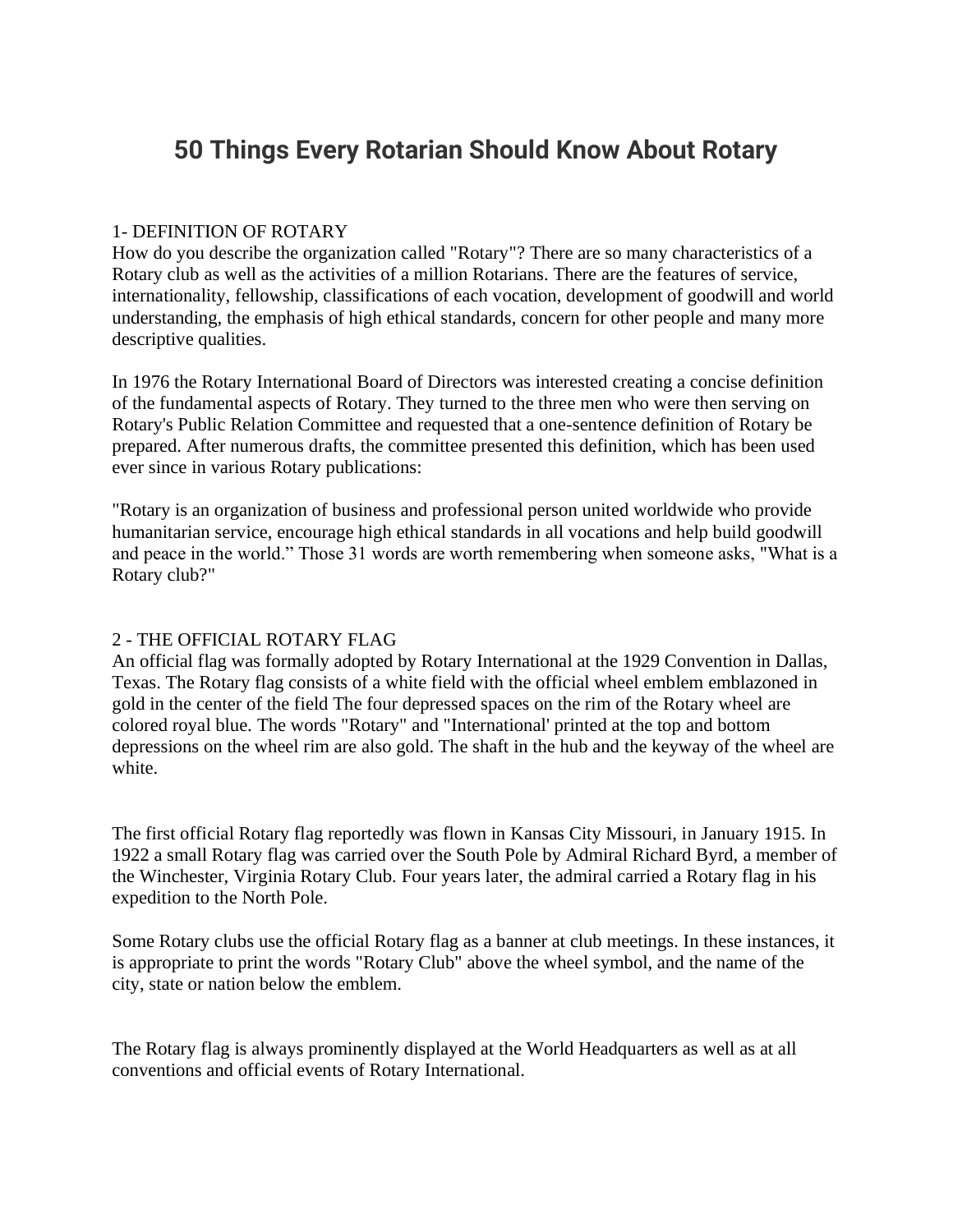## 3 - ROTARY'S WHEEL EMBLEM

A wheel has been the symbol of Rotary since our earliest days. The first design was made by Chicago Rotarian Montague Bear, an engraver who drew a simple wagon wheel, with a few lines to show dust and motion. The wheel was said to illustrate "Civilization and Movement." Most of the early clubs had some form of wagon wheel on their publications and letterheads. Finally, in 1922, it was decided that all Rotary clubs should adopt a single design as the exclusive emblem of Rotarians. Thus, in 1923, the present gear wheel, with 24 cogs and six spokes was adopted by the "Rotary International Association." A group of engineers advised that the geared wheel was mechanically unsound and would not work without a "keyway" in the center of the gear to attach it to a power shaft. So, in 1923 the keyway was added and the design which we now know was formally adopted as the official Rotary International emblem.

## 4 - OBJECT OF ROTARY

In some areas of the world weekly Rotary club meetings begin with all members standing and reciting the Object of Rotary This statement, which comes from the Constitution of Rotary, is frequently seen on a wall plaque in Rotarians' offices or place of business.

The Object of Rotary is "to encourage and foster the ideal of service as a basis of worthy enterprise." The statement then lists four areas by which this "ideal of service" is fostered: "through the development of acquaintance as the opportunity for service; the promotion of high ethical standards in business and professions; through service in one's personal, business and community life; and the advancement of international understanding, goodwill and peace." The Object of Rotary has not always been expressed in this manner. The original Constitution of 1906 had three objects: promotion of business interests, promotion of good fellowship and the advancement of the best interests of the community By 1910 Rotary had five Objects as increased emphasis was given to expanding Rotary. By 1915 there were six Objects. In 1918 the Objects were rewritten again and reduced to four. Four years later they had again grown to six and were revised again in 1927.

Finally, at the 1935 Mexico City Convention the six Objects were restated and reduced to four. The last major change came in 1951, when the "Objects" were streamlined and changed to a single "Object" which is manifested in four separate ways. The "ideal of service" is the key phrase in the Object of Rotary. This ideal is an attitude of being a thoughtful and helpful person in all of one's endeavors. That's what the Object truly means.

## 5 - ROTARY MOTTOES

The first motto of Rotary International, "He Profits Most Who Serves Best," was approved at the second Rotary Convention, held in Portland, Oregon, in August 1911. The phrase was first stated by a Chicago Rotarian, Art Sheldon, who made a speech in 1910 which included the remark, "He profits most who serves his fellows best." At about the same time, Ben Collins, president of the Rotary Club of Minneapolis, Minnesota, commented that the proper way to organize a Rotary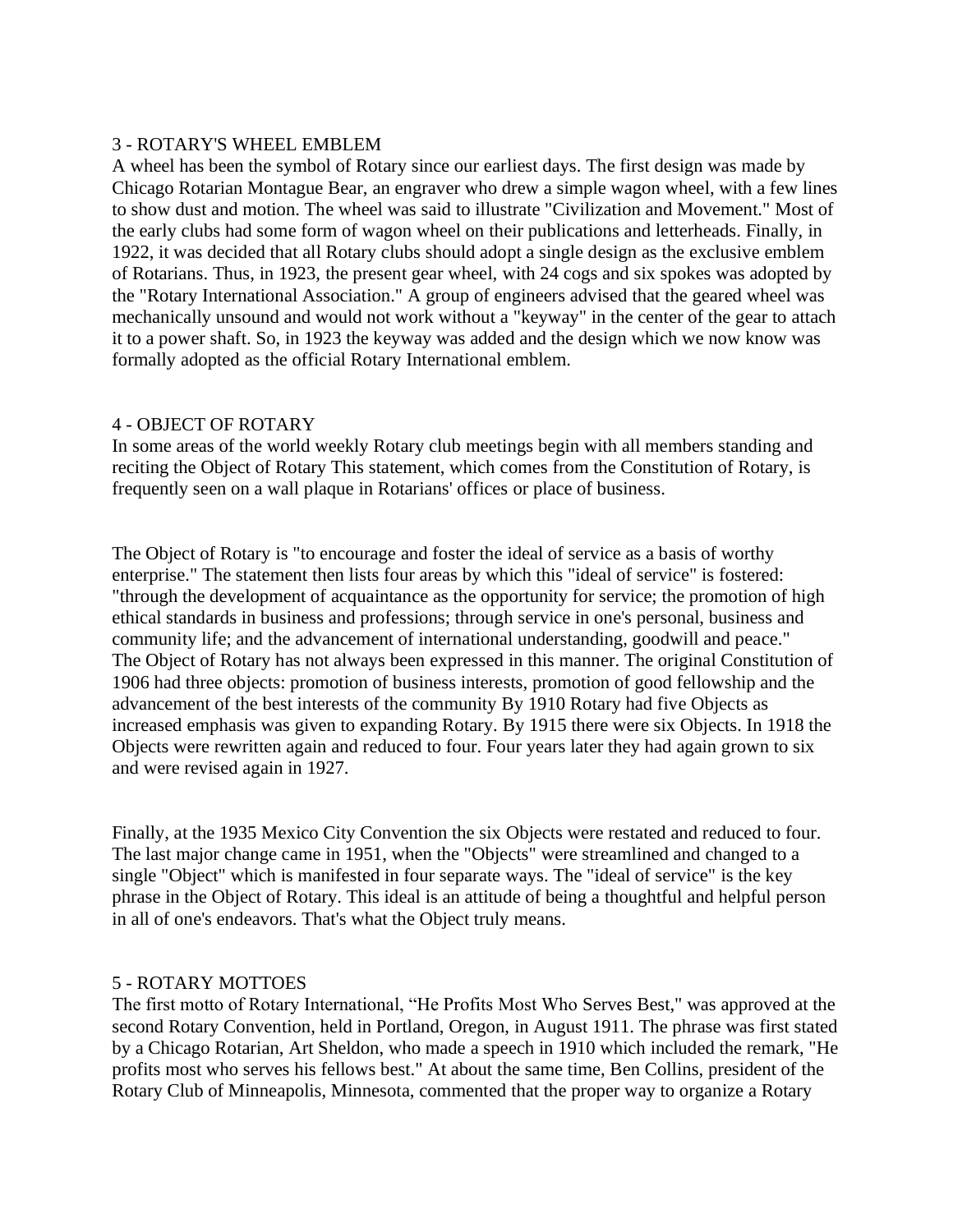club was through the principle his club had adopted-"Service, Not Self." These two slogans, slightly modified, were formally approved to be the official mottoes of Rotary at the 1950 Convention in Detroit- "He Profits Most Who Serves Best" and "Service Above Self." The 1989 Council on Legislation established "Service Above Self" as the principal motto of Rotary, since it best explains the philosophy of unselfish volunteer service.

## 6 - THE 4-WAY TEST

One of the most widely printed and quoted statements of business ethics in the world is the Rotary "4-Way Test." It was created by Rotarian Herbert J. Taylor in 1932 when he was asked to take charge of the Chicago based Club Aluminum Company, which was facing bankruptcy. Taylor looked for a way to save the struggling company mired in depression-caused financial difficulties. He drew up a 24-word code of ethics for all employees to follow in their business and professional lives. The 4-Way Test became the guide for sales, production, advertising and all relations with dealers and customers, and the survival of the company was credited to this simple philosophy.

Herb Taylor became president of Rotary International during 1954-55. The 4-Way Test was adopted by Rotary in 1943 and has been translated into more than 100 languages and published in thousands of ways. The message should be known and followed by all Rotarians.

"Of the things we think, say or do:

- 1. Is it the TRUTH?
- 2. Is it FAIR to all concerned?
- 3. Will it build GOODWILL and BETTER FRIENDSHIPS?
- 4. Will it be BENEFICIAL to all concerned?"

# 7 - FIRST NAMES OR NICKNAMES

From the earliest days of Rotary, members have referred to each other on a first-name basis. Since personal acquaintanceship and friendship are cornerstones of Rotary, it was natural that many clubs adopted the practice of setting aside formal titles in conversations among members. Individuals who normally would be addressed as Doctor, Professor, Mister, the Honorable or Sir are regularly called Joe, Bill, Charley or Jerry by other Rotarians. The characteristic Rotary club name badge fosters the first-name custom.

In a few areas, such as Europe, club members use a more formal style in addressing fellow members. In other parts of the world, mainly in Asian countries, the practice is to assign each new Rotarian a humorous nickname which relates to some personal characteristic or which is descriptive of the member's business or profession. A member nicknamed "Oxygen" is the manufacturer of chemical gas products. "Trees" is the nickname for the Rotarian in the lumber business, "Building" is the contractor, "Paper" is the stationery or office supply retailer. Other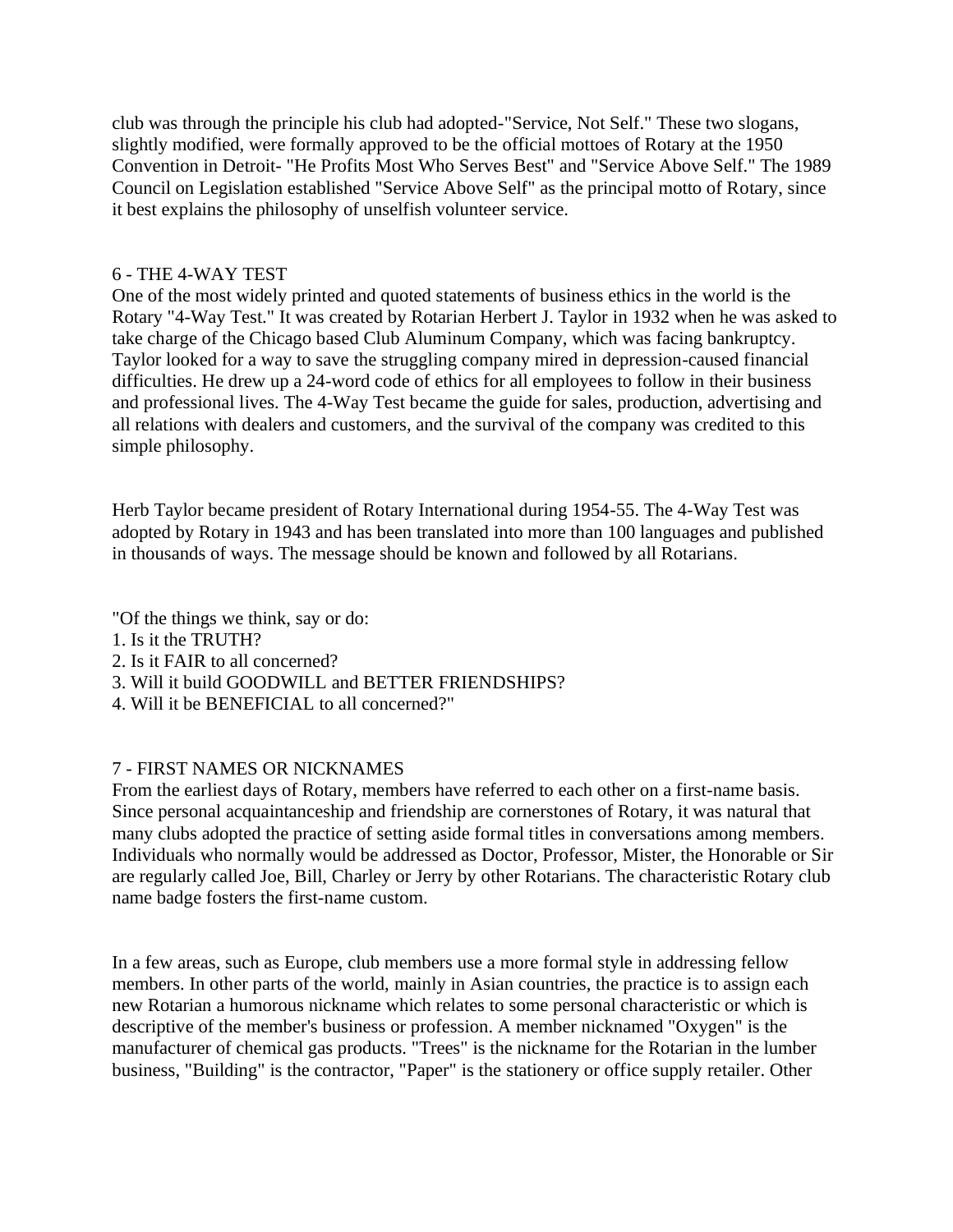members might carry nicknames like "Muscles," "Foghorn" or "Smiles" as commentaries on their physical features.

The nicknames are frequently a source of good-natured fun and fellowship. But whether a Rotarian is addressed by a given first name or a nickname, the spirit of personal friendship is the initial step which opens doors to all other opportunities for service.

## 8 - FOUR AVENUES OF SERVICE

The term "Four Avenues of Service" is frequently used in Rotary literature and information. The "Avenues" refer to the four elements of the Object of Rotary: Club Service, Vocational Service, Community Service and International Service.

Although the Avenues of Service are not found in any formal part of the constitutional documents of Rotary, the concept has been accepted as a means to describe the primary areas of Rotary activity.

• "Club Service" involves all of the activities necessary for Rotarians to perform to make their club function successfully.

• "Vocational Service" is a description of the opportunity each Rotarian has to represent the dignity and utility of one's vocation to the other members of the club.

• "Community Service" pertains to those activities which Rotarians undertake to improve the quality of life in their community. It frequently involves assistance to youth, the aged, handicapped and others who look to Rotary as a source of hope for a better life.

• The Fourth Avenue, "International Service," describes the many programs and activities which Rotarians undertake to advance international understanding, goodwill and peace. International Service projects are designed to meet humanitarian needs of people in many lands.

When a Rotarian understands and travels down the "Four Avenues of Service," the Object of Rotary takes on even greater meaning.

# 9 - INTERNATIONAL RESPONSIBILITIES OF A ROTARIAN

As an international organization, Rotary offers each member unique opportunities and responsibilities. Although each Rotarian has first responsibility to uphold the obligations of citizenship of his or her own country, membership in Rotary enables Rotarians to take a somewhat different view of international affairs. In the early 1950s a Rotary philosophy was adopted to describe how a Rotarian may think on a global basis. Here is what it said: "A world-minded Rotarian:

• looks beyond national patriotism and considers himself as sharing responsibility for the advancement of international understanding, goodwill and peace;

• resists any tendency to act in terms of national or racial superiority;

• seeks and develops common grounds for agreement with peoples of other lands;

• defends the rule of law and order to preserve the liberty of the individual so that he may enjoy freedom of thought, speech and assembly, and freedom from persecution, aggression, want and fear;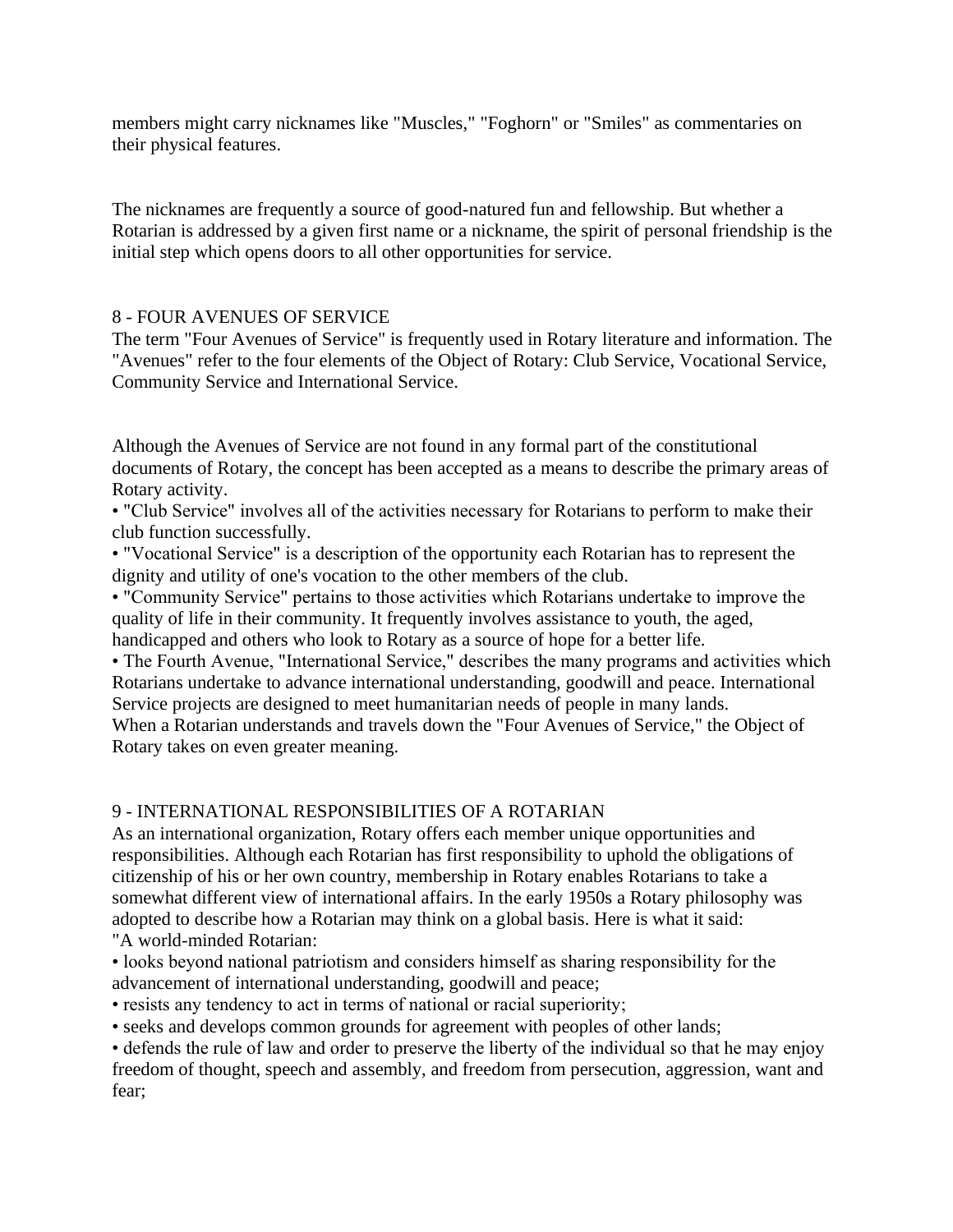• supports action directed toward improving standards of living for all peoples, realizing that poverty anywhere endangers prosperity everywhere;

• upholds the principles of justice for mankind;

• strives always to promote peace between nations and prepares to make personal sacrifices for that ideal;

• urges and practices a spirit of understanding of every other man's beliefs as a step toward international goodwill, recognizing that there are certain basic moral and spiritual standards which will ensure a richer, fuller life."

That is quite an assignment for any Rotarian to practice in thoughts and actions!

## 10 - THE SPONSOR OF A NEW MEMBER

The bylaws of Rotary clearly outline the procedure for a prospective member to be proposed for Rotary club membership. The "proposer" is the key person in the growth and advancement of Rotary. Without a sponsor, an individual will never have the opportunity to become a Rotarian. The task of the proposer should not end merely by submitting a name to the club secretary or membership committee. Rotary has not established formal responsibilities for proposers or sponsors, however, by custom and tradition these procedures are recommended in many clubs. The sponsor should:

1. Invite a prospective member to several meetings prior to proposing the individual for membership.

2. Accompany the prospective new member to one or more orientation/informational meetings.

3. Introduce the new member to other club members each week for the first month.

4. Invite the new member to accompany the sponsor to neighboring clubs for the first make-up meeting to learn the process and observe the spirit of fellowship.

5. Ask the new member and spouse to accompany the sponsor to the club's social activities, dinners or other special occasions.

6. Urge the new member and spouse to attend the district conference with the sponsor.

7. Serve as a special friend to assure that the new member becomes an active Rotarian.

When the proposer follows these guidelines, Rotary becomes stronger with each new member.

#### 11 - WOMEN IN ROTARY

Until 1989, the Constitution and Bylaws of Rotary International stated that Rotary club membership was for males only. In 1978 the Rotary Club of Duarte, California, invited three women to become members. The RI board withdrew the charter of that club for violation of the RI Constitution. The club brought suit against RI claiming a violation of a state civil rights law which prevents discrimination of any form in business establishments or public accommodations. The appeals court and the California Supreme Court supported the Duarte position that Rotary could not remove the club's charter merely for inducting women into the club. The United States Supreme Court upheld the California court indicating that Rotary clubs do have a "business purpose" and are in some ways public-type organizations. This action in 1987 allowed women to become Rotarians in any jurisdiction having similar "public accommodation" statutes. The RI constitutional change was made at the 1989 Council on Legislation, with a vote to eliminate the "male only" provision for all of Rotary.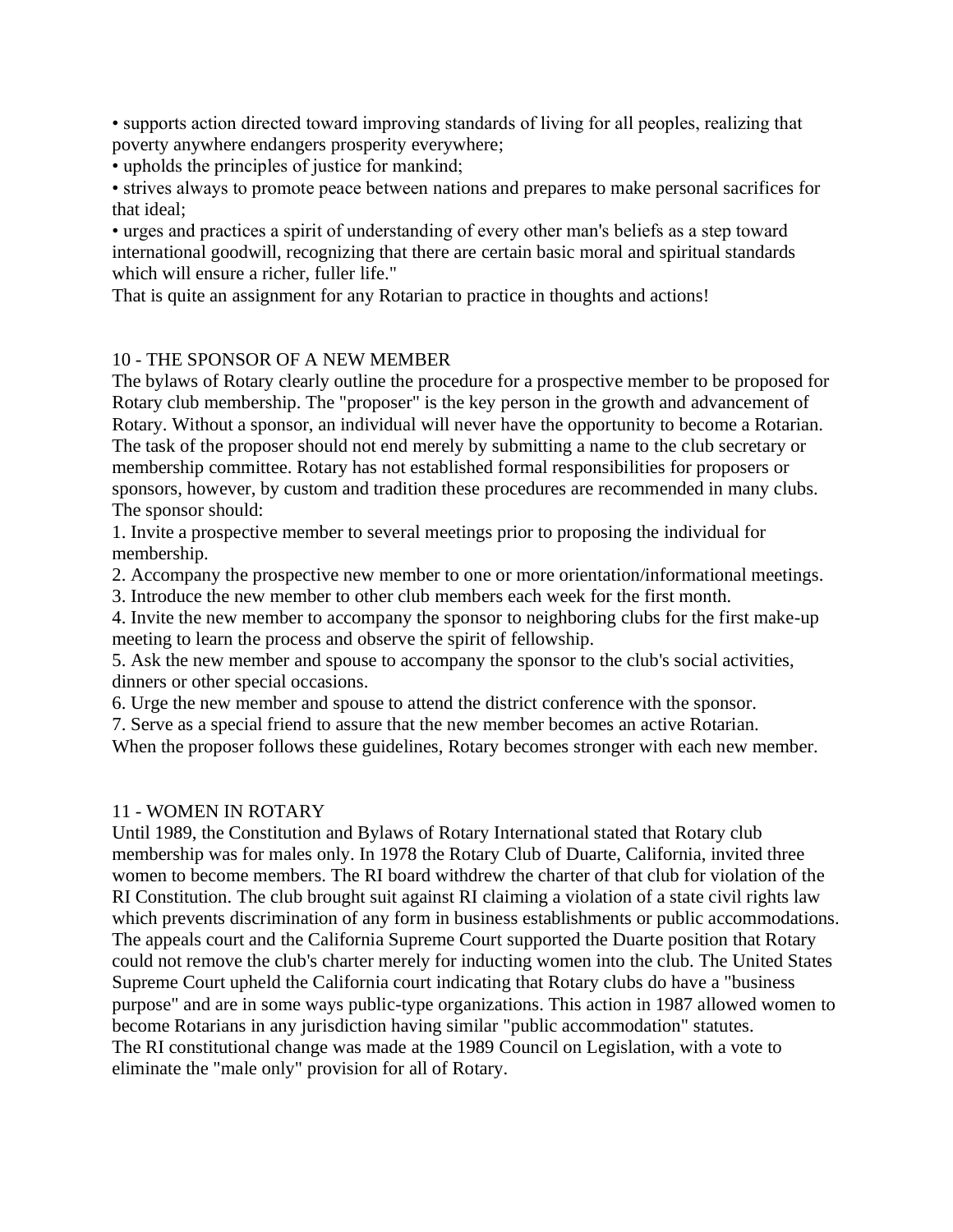# 12 - WORLD UNDERSTANDING MONTH

The month of February is very special in the Rotary calendar since it is designated World Understanding Month. The month also includes the anniversary of the first meeting of Rotary held on February 23, 1905, now designated World Understanding and Peace Day. In designating World Understanding Month, the Rotary International board asks all Rotary clubs to plan programs for their weekly meeting and undertake special activities to emphasize "understanding and goodwill as essential for world peace."

To observe this designated month, many clubs arrange international speakers, invite youth exchange students and international scholars from schools and universities to club meetings, plan programs featuring former Group Study Exchange team members, arrange discussions on international issues, present entertainment with an international cultural or artistic them and schedule other programs with an international emphasis.

Many clubs take the opportunity to launch an international community service activity or make contact with a Rotary club in another country is a good month to initiate a Rotary Fellowship Exchange, a 3-H project to encourage support for PolioPlus and other Rotary Foundation programs.

World Understanding Month is a chance for every club to pause, plan and promote the Fourth Avenue of Service-Rotary's continued quest for goodwill, peace and understanding among people of the world.

# 13 - THE CLASSIFICATION PRINCIPLE

Virtually all membership in Rotary was based upon a "classification." Basically, a classification describes the distinct and recognized business or professional service which the Rotarian renders to society.

The principle of Rotary classification is somewhat more specific and precise. In determining the classification of a Rotarian, it is necessary to look at the "principal or recognized business or professional activity of the firm, company or institution" with which an active member is connected or "that which covers his principal and recognized business or professional activity." It should be clearly understood that classifications are determined by activities or services to society rather than by the position held by a particular individual. In other words, if a person is the president of a bank, he or she is not classified as "bank president" but under the classification "banking."

It is the principal and recognized activity of a business or professional establishment or the individual's principal and recognized business or professional activity that determines the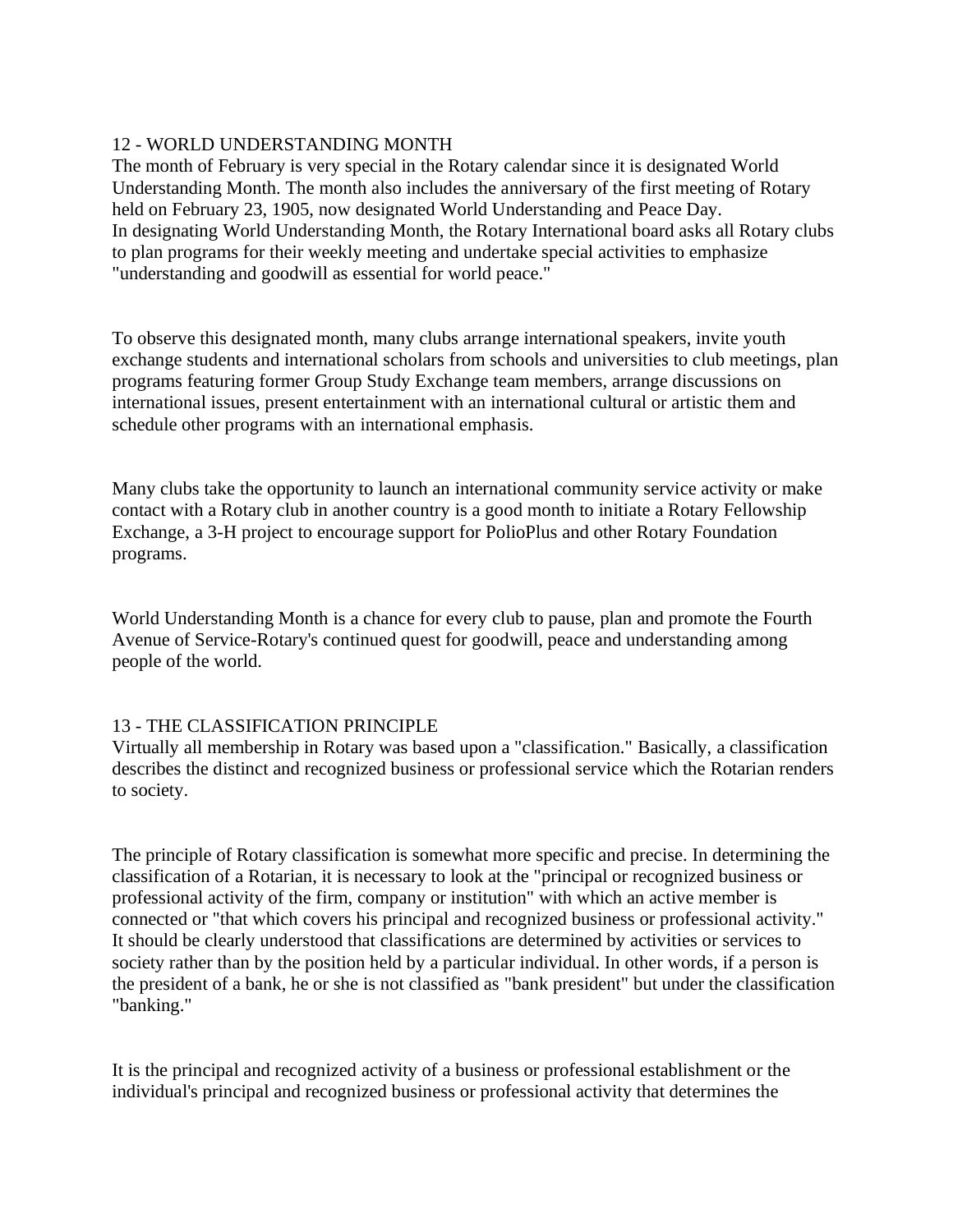classification to be established and loaned to a qualified person. For example, the permanently employed electrical engineer, insurance adjuster, or business manager of a railroad company, mining company, manufacturing concern, hospital, clinic, etc., may be considered for membership as a representative of the particular work he or she may be doing personally or as a representative of the firm, company, or institution for which the professional service is being done.

The classification principle also permits business and industries to be separated into distinct functions such as manufacturing, distributing, retailing and servicing. Classifications may also be specified as distinct and independent divisions of a large corporation or university within the club's territory, such as a school of business or a school of engineering.

Though the classification principle is not as dominant as it once was it is still important that we make an effort to assure that each Rotary club represents a cross section of the business and professional service of the community.

# 14 - EXCHANGE OF CLUB BANNERS

One of the colorful traditions of many Rotary clubs is the exchange of small banners, flags or pennants. Rotarians traveling to distant locations often take banners to exchange at "make up" meetings as a token of friendship. Many clubs use the decorative banners they have received for attractive displays at club meetings and district events.

The Rotary International board recognized the growing popularity of the banner exchange back in 1959 and suggested that those clubs which participate in such exchanges give careful thought to the design of their banners in order that they be distinctive and expressive of the community and country of which the club is a part. It is recommended that banners include pictures, slogans or designs which portray the territorial area of the club.

The board was also mindful of the financial burden such exchange may impose upon some clubs, especially in popular areas where many visitors make up and request to exchange. In all instances, clubs are cautioned to exercise discretion and moderation in the exchange of banners in order that the financial obligations do not interfere with the basic service activities of the club. Exchanging club banners is a very pleasant custom, especially when a creative and artistic banner tells an interesting story of community pride. The exchange of banners is a significant tradition of Rotary and serves as tangible symbol of our international fellowship.

# 15 - SHARING ROTARY WITH NEW MEMBERS

Are you aware of the responsibility or obligation most Rotarians fail to perform? Paying their dues? Attending meetings? Contributing to the club service fund? Participating in club events and projects? No-none of these!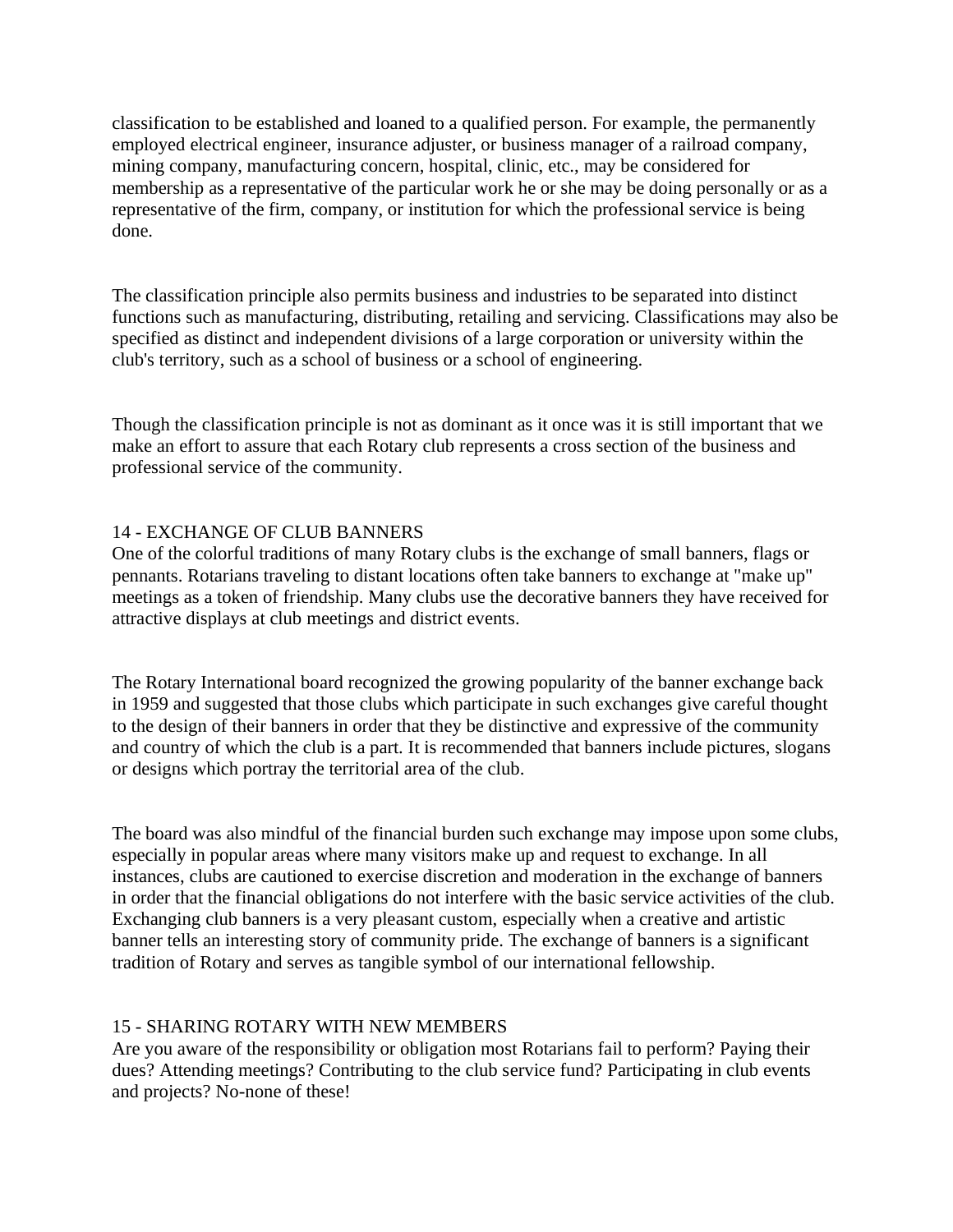Of all the obligations a person accepts when joining a Rotary club the one in which most Rotarians fail is "sharing Rotary." The policies of Rotary International clearly affirm that every individual Rotarian has an "obligation to share Rotary with others and to help extend Rotary through proposing qualified persons for Rotary club membership." It is estimated that less than 30 percent of the members of most Rotary clubs have ever made the effort to propose a new member. Thus, in every club, there are many Rotarians who readily accept the pleasures of being a Rotarian without ever sharing that privilege with another qualified individual.

The Rotary policy on club membership states: "In order for a Rotary club to be fully relevant to its community and responsive to the needs of those in the community, it is important and necessary that the club include in its membership all fully qualified prospective members located within its territory" One merely has to glance through the yellow pages of the local telephone directory to realize that most clubs have not invited qualified members of all businesses and professions into Rotary.

Only a Rotarian may propose a customer, neighbor, client, supplier, executive, relative, business associate, professional or other qualified person to join a Rotary club. Have you accepted your obligation to share Rotary? The procedures are very simple, and everyone must know at least one person who should belong to Rotary.

#### 16 - TOLERANCE OF DIFFERENCES

Occasionally there is a temptation to criticize the laws, customs and traditions of another country which may seem strange or contrary to our own. In some instances, illegal practices or customs of one nation are completely lawful and acceptable in another.

As members of an international organization dedicated to world understanding and peace, it behooves Rotarians to exercise restraint in judging our Rotary friends and citizens from other countries when their behavior seems unusual to us. A Rotary policy has existed for more than half a century relating to this dilemma of international relationships.

The statement, adopted in 1933, says that because it is recognized that some activities and local customs may be legal and customary in some countries and not in others, Rotarians should be guided by this admonition of tolerance:

"Rotarians in all countries should recognize these facts and there should be a thoughtful avoidance of criticism of the laws and customs of one country by the Rotarians of another country." The policy also cautions against "any effort on the part of Rotarians of one country to interfere with the laws or customs of another country."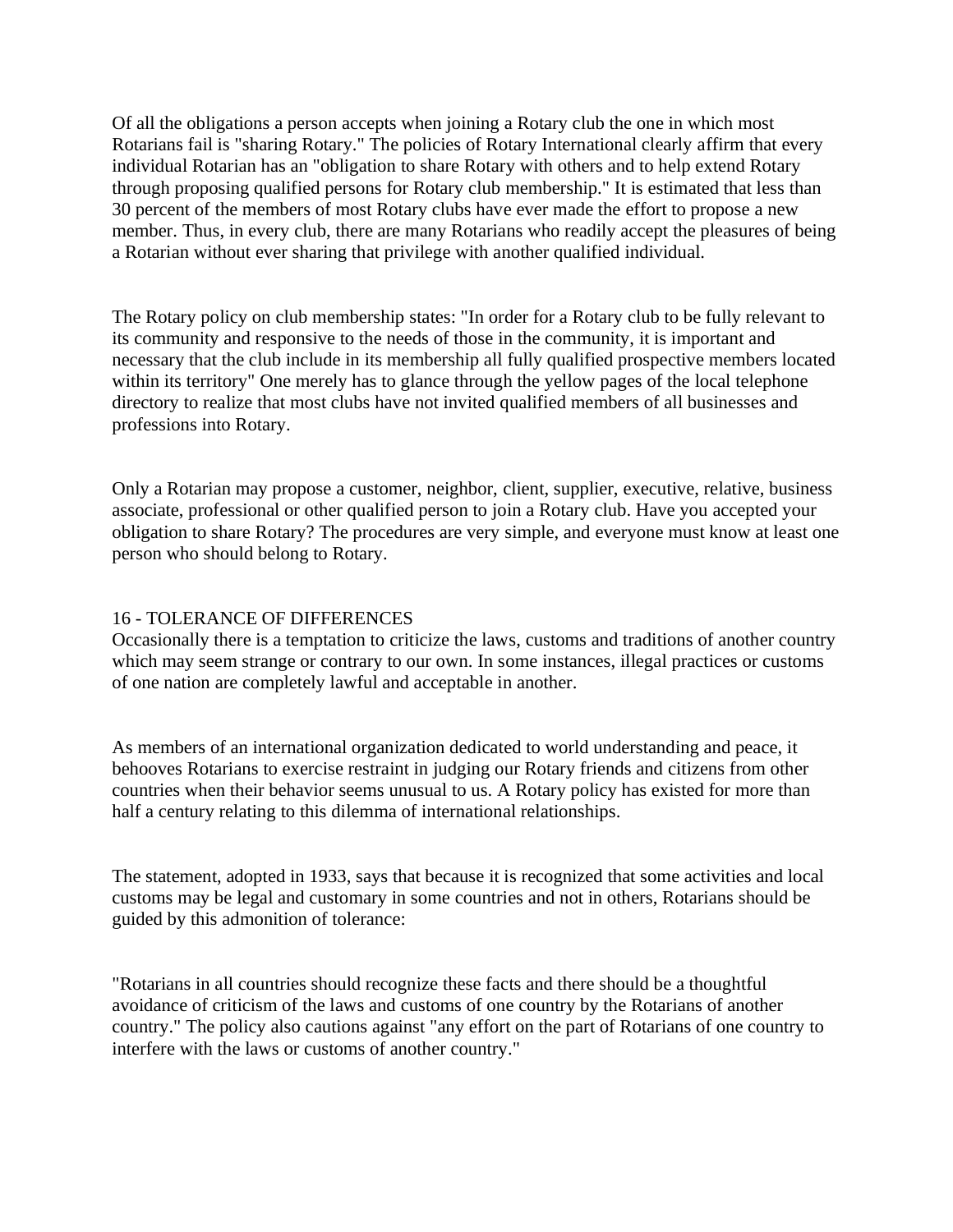As we strive to strengthen the bonds of understanding, goodwill and friendship, these policies still provide good advice and guidance.

## 17 - VOCATIONAL SERVICE

Vocational Service is the "Second Avenue of Service." No aspect of Rotary is more closely related to each member than a personal commitment to represent one's vocation or occupation to fellow Rotarians and to exemplify the characteristics of high ethical standards and the dignity of work. Programs of vocational service are those which seek to improve business relations while improving the quality of trades, industry, commerce and the professions. Rotarians understand that each person makes a valuable contribution to a better society through daily activities in a business or profession.

Vocational Service is frequently demonstrated by offering young people career guidance, occupational information and assistance in making vocational choices. Some clubs sponsor high school career conferences. Many recognize the dignity of employment by honoring exemplary service of individuals working in their communities. The 4 -Way Test and other ethical and laudable business philosophies are often promoted among young people entering the world of work. Vocational talks and discussion of business issues are also typical vocational service programs at most clubs.

Regardless of the ways that Vocational Service is expressed, it is the banner by which Rotarians "recognize the worthiness of all useful occupations" and demonstrate a commitment to "high ethical standards in all businesses and professions." That's why the Second Avenue of Service is fundamental to every Rotary club.

## 18 - ROTARY ANNS / ROTARY PARTNERS

In many Rotary clubs throughout the world, wives of male members are affectionately called "Rotary Anns". This designation was never one of disparagement, but rather grew out of an interesting historical occasion.

The year was 1914 when San Francisco Rotarians boarded a special train to attend the Rotary convention being held in Houston. In those days few wives attended Rotary events, and until the train stopped in Los Angeles, the only woman aboard was the wife of Rotarian Bru Brunnier. As the train picked up additional convention-bound delegates, Mrs. Ann Brunnier was introduced as the Rotarian's Ann. This title soon became "Rotary Ann." Since the clubs of the West were inviting the Rotarians to hold their next convention in San Francisco, a number of songs and stunts were organized which would be performed in Houston. One of the Rotarians wrote a "Rotary Ann" chant. On the train's arrival at the Houston depot, a delegation greeted the West Coast Rotarians. One of the greeters was Guy Gundaker of Philadelphia, whose wife was also named Ann. During the rousing demonstration, someone started the Rotary Ann chant. The two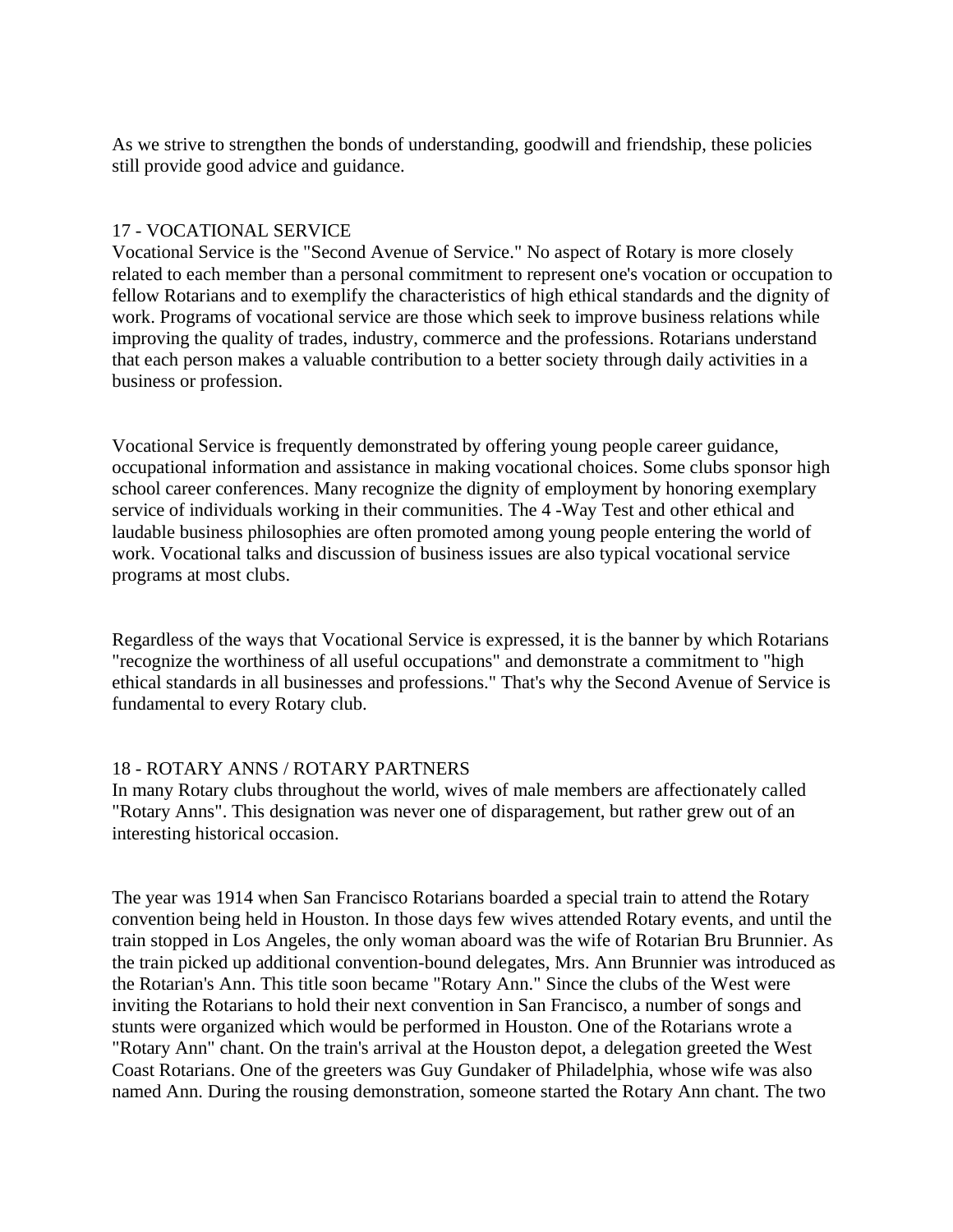petite ladies, Ann Brunnier and Ann Gundaker, were hoisted to the men's shoulders and paraded about the hall. The group loved the title given to the two women named Ann. Immediately the same term of endearment was used for all of the wives in attendance, and the name "Rotary Ann" was here to stay. Guy Gundaker became president of Rotary International in 1923 and Bru Brunnier was elected president in 1952. Thus, each of the two original Rotary Anns became the "first ladies of Rotary International."

Very few clubs have Rotary Anns, but many have Partners organizations, some are stilled called "Inner Wheel." The word Rotary Ann can be heard on a rare occasion, and now you know where it came from.

## 19 - A BRIEF ROTARY HISTORY

The world's first service club, the Rotary Club of Chicago, Illinois, USA, was formed on 23 February 1905 by Paul P. Harris, an attorney who wished to recapture in a professional club the same friendly spirit he had felt in the small towns of his youth. The name "Rotary" derived from the early practice of rotating meetings among members' offices.

Rotary's popularity spread throughout the United States in the decade that followed; clubs were chartered from San Francisco to New York. By 1921, Rotary clubs had been formed on six continents, and the organization adopted the name Rotary International a year later.

As Rotary grew, its mission expanded beyond serving the professional and social interests of club members. Rotarians began pooling their resources and contributing their talents to help serve communities in need. The organization's dedication to this ideal is best expressed in its principal motto: Service Above Self. Rotary also later embraced a code of ethics, called The 4- Way Test, that has been translated into hundreds of languages.

## 20 - INVOCATIONS AT CLUB MEETINGS

In many Rotary clubs, particularly in Judeo-Christian nations, it is customary to open weekly meetings with an appropriate invocation or blessing. Usually, such invocations are offered without reference to specific religious denominations or faiths.

Rotary policy recognizes that throughout the world Rotarians represent many religious beliefs, ideas and creeds. The religious beliefs of each member are fully respected, and nothing in Rotary is intended to prevent each individual from being faithful to such convictions.

At international assemblies and conventions, it is traditional for a silent invocation to be given. In respect for all religious beliefs and in the spirit of tolerance for a wide variety of personal faiths, all persons are invited to seek divine guidance and peace "each in his own way." It is an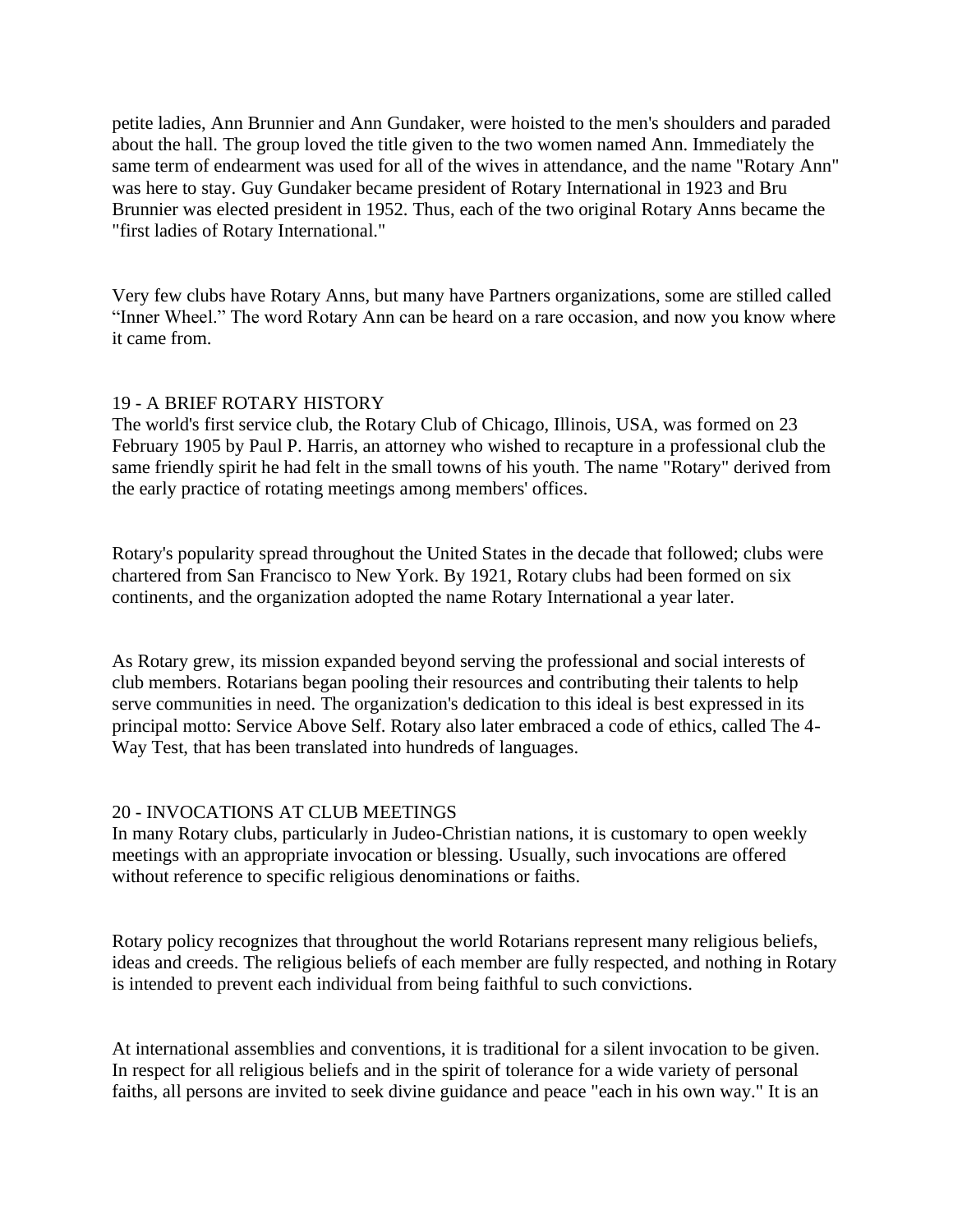inspiring experience to join with thousands of Rotarians in an international "silent prayer" or act of personal devotion. Usually, all Rotary International board and committee meetings begin with a few moments of silent meditation. In this period of silence, Rotary demonstrates respect for the beliefs of all members who represent the religions of the world.

Since each Rotary club is autonomous, the practice of presenting a prayer or invocation at club meetings is left entirely to the traditions and customs of the individual club, with the understanding that these meeting rituals always be conducted in a manner which will respect the religious convictions and faiths of all members and visitors.

# 21 - OPPORTUNITIES FOR FELLOWSHIP

Most Rotarians are successful professional and business executives because they hear opportunities knock and take advantage of them. Once a week the opportunity for Rotary fellowship occurs at each club meeting, but not all members hear it knocking. The weekly club meeting is a special privilege of Rotary membership. It provides the occasion to visit with fellow members, to meet visitors you have not known before, and to share your personal friendship with other members.

Rotary clubs which have a reputation of being "friendly clubs" usually follow a few simple steps: First, members are encouraged to sit in a different seat or at a different table each week. Second, Rotarians are urged to sit with a member they may not know as well as their long-time personal friends. Third, members invite new members or visitors to join their table just by saying: "Come join us, we have an empty chair at this table."

Fourth, members share the conversation around the table rather than merely eating in silence or talking privately to the person next to them. Fifth, Rotarians make a special point of trying to get acquainted with all members of the club by seeking out those they may not know. When Rotarians follow these five easy steps, an entirely new oppor1tunity for fellowship knocks each week. Soon Rotarians realize that warm and personal friendship is the cornerstone of every great Rotary club.

# 22 - HONORARY MEMBERSHIP

"Honorary" is one of the two types of membership a person may have in a Rotary club. This type of membership is the highest distinction a Rotary club can confer and is exercised only in exceptional cases to recognize an individual for unusual service and contributions to Rotary and society. Honorary members cannot propose new members to the club, do not hold office and are exempt from attendance requirements and club dues.

Many distinguished heads of state, explorers, authors, musicians, astronauts and other public personalities have been honorary members of Rotary clubs, including King Gustaf of Sweden,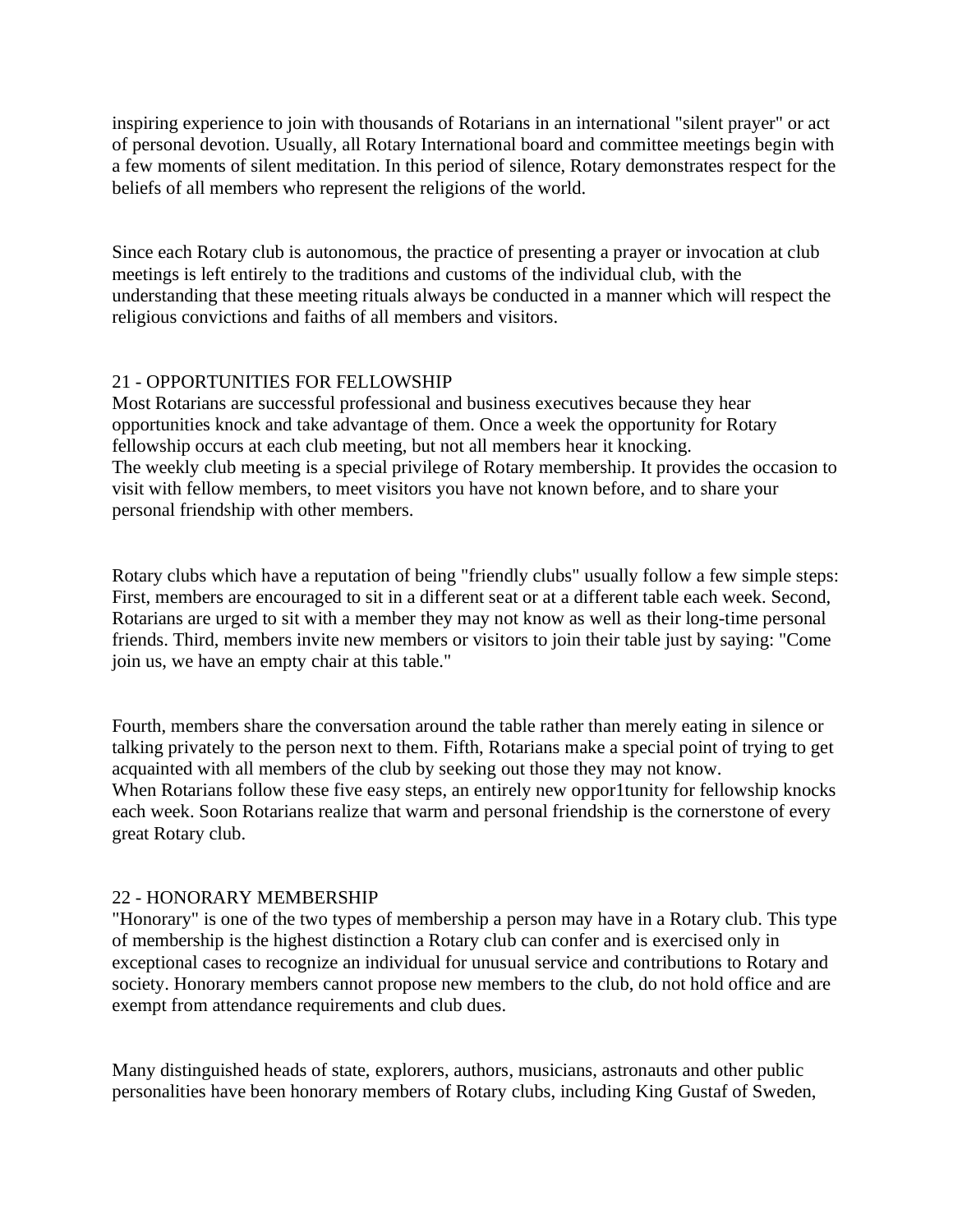King George VI of England, King Badouin of Belgium, King Hassan III of Morocco, Sir Winston Churchill, humanitarian Albert Schweitzer, Charles Lindbergh, composer Jean Sibelius, explorer Sir Edmund Hillary, Thor Heyerdahl, Thomas Edison, Walt Disney, Bob Hope, Dr. Albert Sabin, British Prime Minister Margaret Thatcher and many of the presidents of the United States. Truly, those selected for honorary membership are those who have done much to further the ideals of Rotary.

## 23 - DISTRICT GOVERNOR

The Rotary district governor performs a very significant function in the world of Rotary He or she is the single officer of Rotary International in the geographic area called a Rotary district, which usually includes about 45 Rotary clubs. The district governors, who have been extensively trained at the worldwide International Assembly, provide the "quality control" for the 27,000 Rotary clubs of the world. They are responsible for maintaining high performance within the clubs of their district.

The district governor, who must make an official visit to each club in the district, is never regarded as an "inspector general." Rather, he or she visits as a helpful and friendly adviser to the club officers, as a useful counselor to further the Object of Rotary among the clubs of the district, and as a catalyst to help strengthen the programs of Rotary.

The district governor is a very experienced Rotarian who generously devotes a year to the volunteer task of leadership. The governor has a wealth of knowledge about current Rotary programs, purposes, policies and goals and is a person of recognized high standing in his or her profession, community and Rotary club. The governor must supervise the organization of new clubs and strengthen existing ones. He or she performs a host of specific duties to assure that the quality of Rotary does not falter in the district and is responsible to promote and implement all programs and activities of the Rotary International president and the RI Board of Directors. The governor plans and directs a district conference and other special events.

## 24 – THE DISTRICT ASSEMBLY

In view of the annual turnover of Rotary leadership each year, special effort is required to provide the 27,000 club leaders with appropriate instruction for the tasks they will assume. The annual district assembly is the major leadership training event in each Rotary district of the world.

The district assembly offers motivation, inspiration, Rotary information and new ideas for club officers, directors and key committee chairmen of each club. Some of the most experienced district leaders conduct informative discussions on all phases of Rotary administration and service projects. The assembly gives all participants valuable new ideas to make their club more effective and interesting. Usually, eight to ten delegates from each club are invited to attend the training session.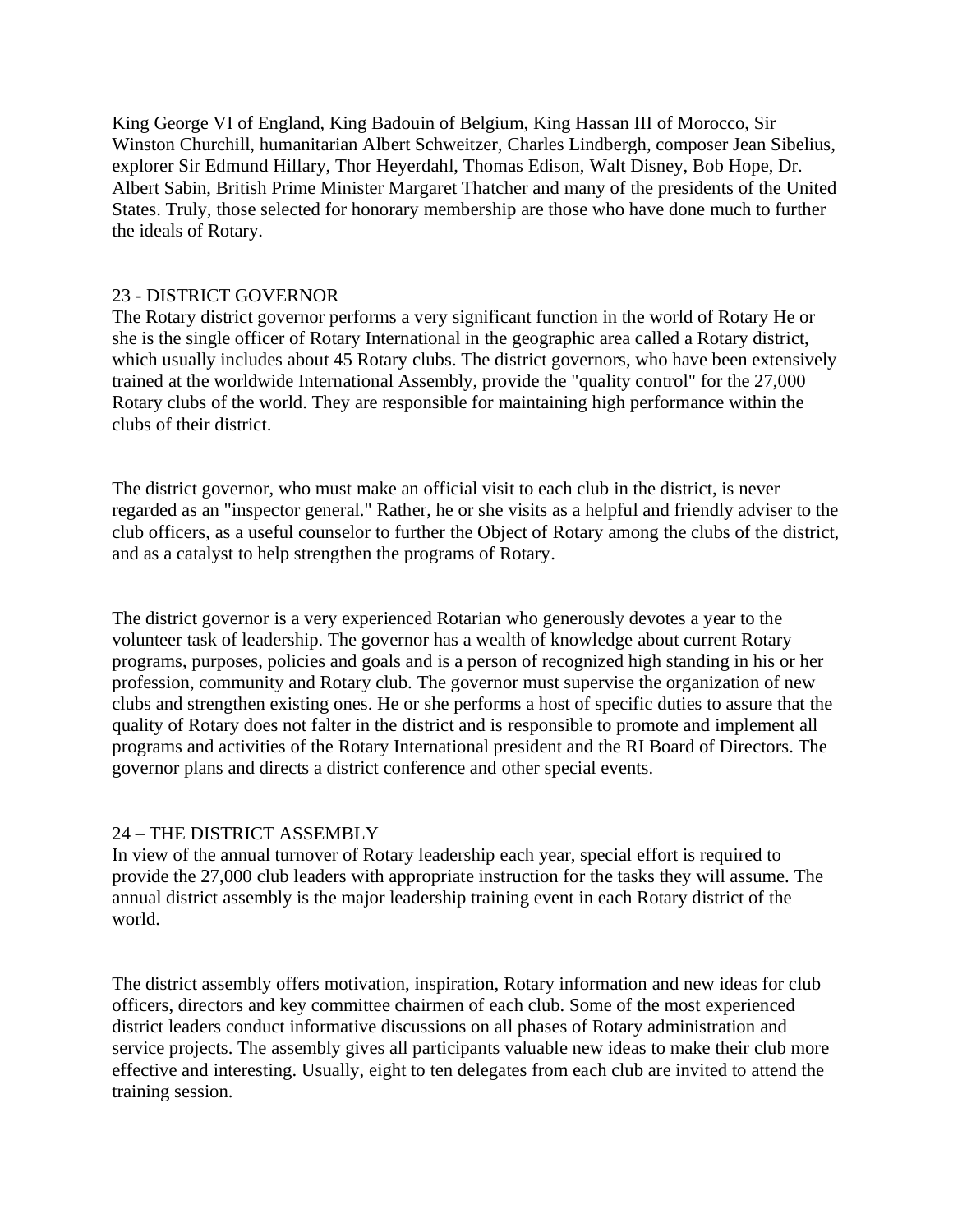Another important feature of a district assembly is a review by the incoming district governor of the program theme and emphasis of the new RI president for the coming year. District goals and objects are also described, and plans are developed for their implementation.

The success of each Rotary club is frequently determined by the club's full representation and participation in the annual district assembly.

## 25 - THE DISTRICT CONFERENCE

Most Rotarians have never attended a Rotary district conference. They have not experienced one of the most enjoyable and rewarding privileges of Rotary membership.

A district conference is for all club members and their spouses, not just for club officers and committee members. The purpose of a district conference is for fellowship, good fun, inspirational speakers and discussion of matters which make one's Rotary membership more meaningful. Every person who attends a district conference finds that being a Rotarian becomes even more rewarding because of the new experiences, insights and acquaintances developed at the conference. Those who attend a conference enjoy going back, year after year.

Every one of Rotary's more than 500 districts has a conference annually. These meetings are considered so important that the Rotary International president selects a knowledgeable Rotarian as his personal representative to attend and address each conference. The program always includes several outstanding entertainment features, interesting discussions and inspirational programs.

One of the unexpected benefits of attending a district conference is the opportunity to become better acquainted with members of one's own club in an informal setting. Lasting friendships grow from the fellowship hours at the district conference.

# 26 - YOUTH EXCHANGE

Rotary Youth Exchange is one of Rotary's most popular programs to promote international understanding and develop lifelong friendships. It began in 1927 with the Rotary Club of Nice, France. In 1939 an extensive Youth Exchange was created between California and Latin America. Since then the program has expanded around the world. In recent years more than 7,000 young people have participated annually in Rotary-sponsored exchange programs. The values of Youth Exchange are experienced not only by the high school-age students involved but also by the host families, sponsoring clubs, receiving high schools and the entire community Youth Exchange participants usually provide their fellow students in their host schools with excellent opportunities to learn about customs, languages, traditions and family life in another country. Youth Exchange offers young people interesting opportunities and rich experiences to see another part of the world. Students usually spend a full academic year abroad,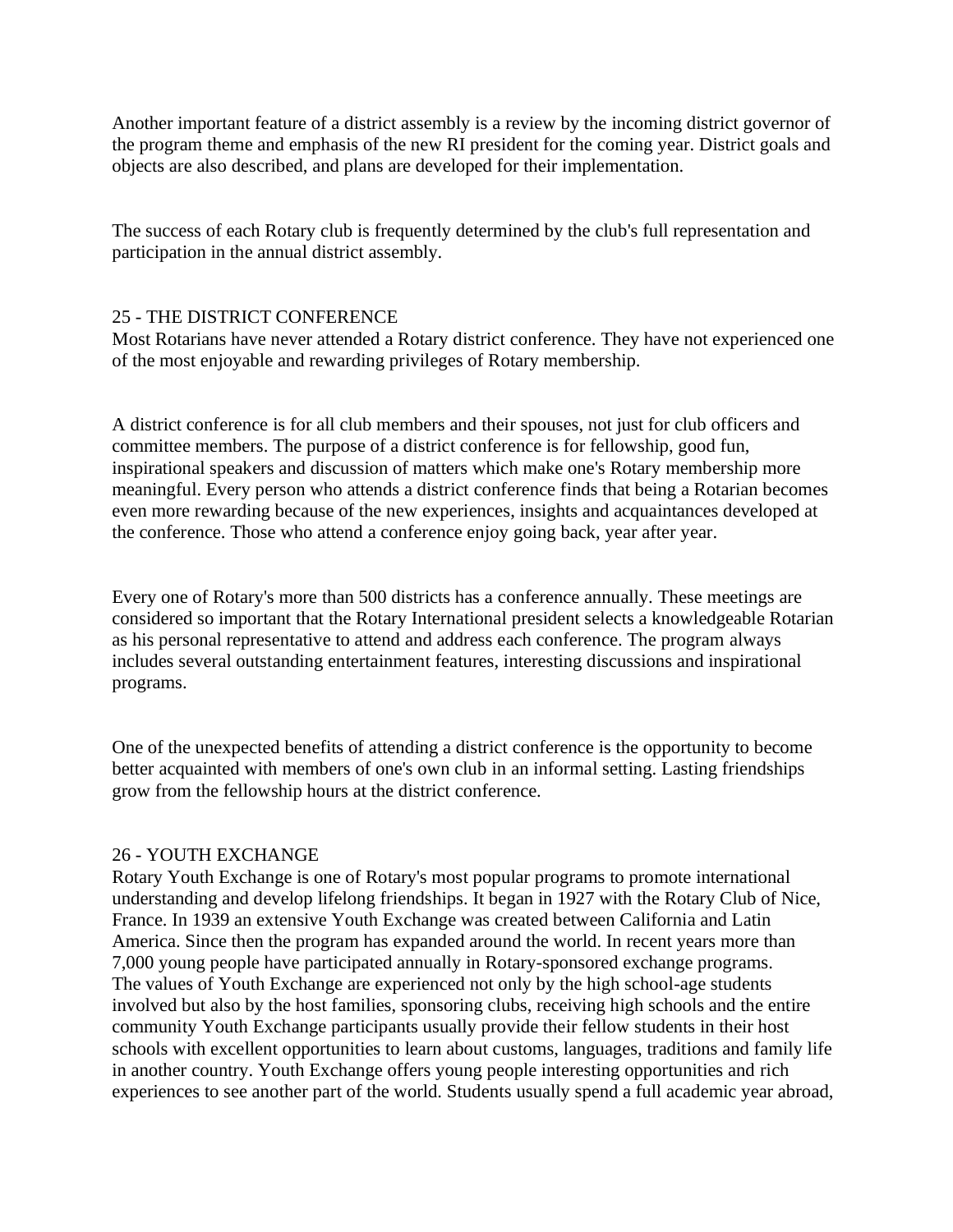although some clubs and districts sponsor short term exchanges of several weeks or months. Approximately 36 percent of Rotary Youth Exchange students are hosted or sent by the clubs in the United States and Canada. European countries account for about 40 percent, and 12 percent come from Australia and New Zealand. Asian clubs sponsor 5 percent, and 7 percent come from Latin American countries. Over 70 percent of all Rotary districts participate in Youth Exchange activities.

Youth Exchange is a highly recommended program for all Rotary clubs as a practical activity for the enhancement of international understanding and goodwill.

# 27 - "EVERY ROTARIAN AN EXAMPLE TO YOUTH"

In much of the official literature of Rotary International relating to service to young people, a special slogan will be found -"Every Rotarian an Example to Youth." These words were adopted in 1949 by the Rotary International Board of Directors as an expression of commitment to children and youth in each community in which Rotary clubs exist. Serving young people has long been an important part of the Rotary program.

Youth service projects take many forms around the world. Rotarians sponsor Boy Scout and Girl Scout troops, athletic teams, handicapped children's centers, school safety patrols, summer camps, recreation areas, safe driving clinics, county fairs, childcare centers and children's hospitals. Many clubs provide vocational counseling, establish youth employment program and promote use of The 4 -Way Test. Increasingly, drug and alcohol abuse prevention projects are being supported by Rotarians.

In every instance, Rotarians have an opportunity to be role model for the young men and women of their community. One learns to serve by observing others. As our youth grow to become adult leaders, it is hoped each will achieve that same desire and spirit to serve future generations of children and youth.

The slogan accepted over 40 years ago is just as vital today. It is a very thoughtful challenge, "Every Rotarian an Example to Youth."

# 28 - WORLD COMMUNITY SERVICE

World Community Service is the Rotary program by which a club or district in one country provides humanitarian assistance to a club in another country. Typically the aid goes to a developing community where the Rotary project will help raise the standard of living and the quality of life. The ultimate object of World Community Service is to build goodwill and understanding among peoples of the world.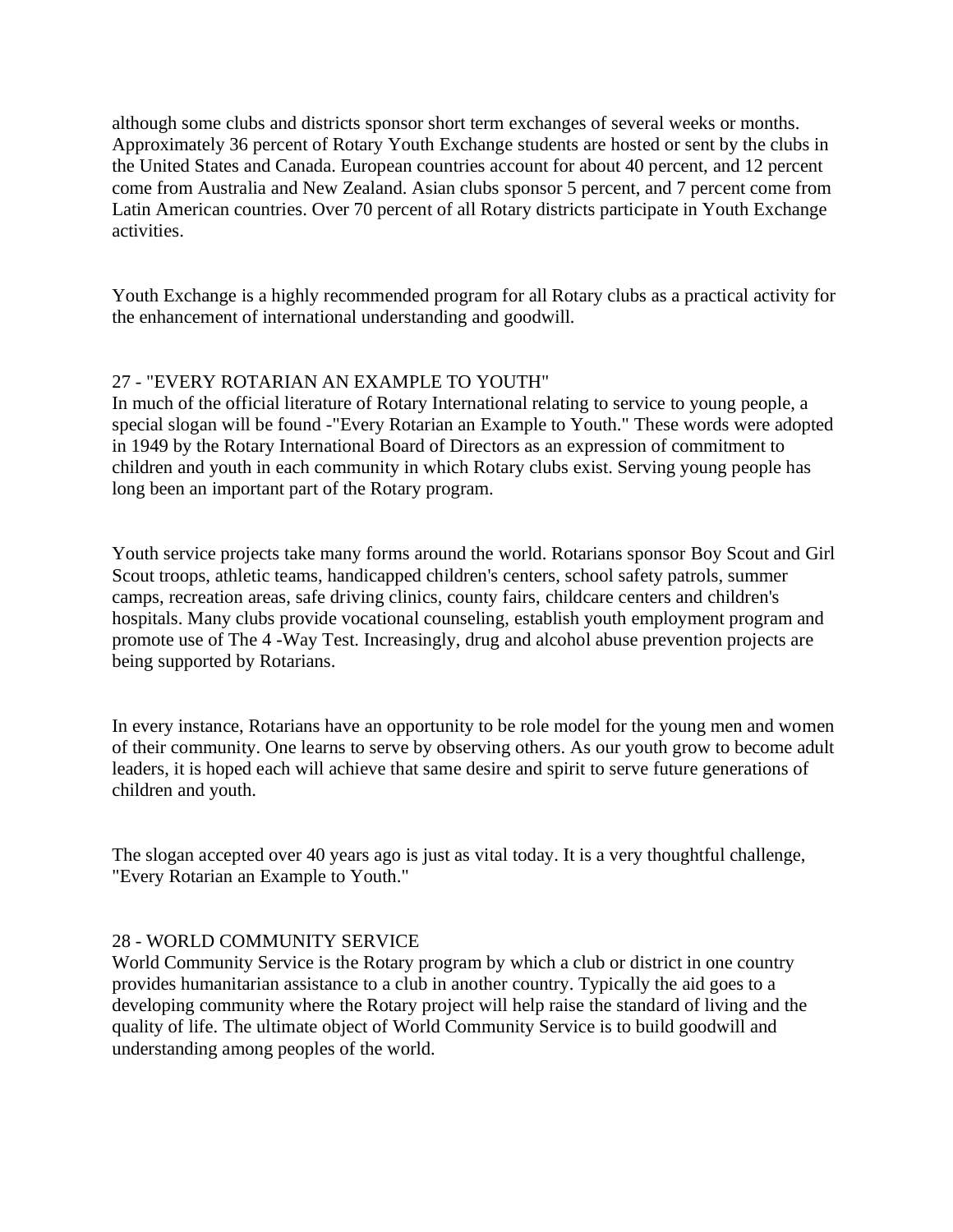One important way to find a club in some other part of the world which needs help on a worthy project is to use the WCS Projects Exchange, a list of dozens of worthy activities in developing areas. The exchange list is maintained in the RI Secretariat in Evanston and is readily available upon request. It outlines projects, provides estimated costs and gives names of the appropriate contacts.

Clubs which need assistance, or are seeking another club to help with a humanitarian project, such as building a clinic, school, hospital, community water well, library or other beneficial activity, may register their needs. Clubs seeking a desirable World Community Service project may easily review the list of needs registered in the Projects Exchange. Thus, the exchange provides a practical way to link needs with resources.

Every Rotary club is urged to undertake a new World Community Service project each year. The WCS Projects Exchange list is an excellent tool to find a real need, a project description and cooperating club in a developing area. The job then is to "go to work" to complete the project, and at the same time build bridges of friendship and world understanding.

## 29 - FUNCTIONAL LITERACY PROGRAM

It has been estimated that a billion people -- one-fourth of the world's population -- are unable to read. Illiteracy of adults and children is global is a concern in both highly industrialized nations and in developing countries. The number of adult illiterates in the world is increasing by 25 million each year! In the United States, one quarter of the entire population is considered functionally illiterate.

The tragedy of illiteracy is that those who cannot read lose personal independence and become victims of unscrupulous manipulation, poverty and the loss of human feelings which give meaning to life. Illiteracy is demeaning. It is a major obstacle for economic, political, social and person development. Illiteracy is a barrier to international understanding, cooperation and peace in the world.

Literacy education was considered a program priority by Rotary's original Health, Hunger and Humanity Committee in 1978. An early 3-H grant led to the preparation of an excellent source book on the issues of literacy in the world. The Rotary-sponsored publication, The Right to Read, was edited by Rotarian Eve Malmquist, a past district governor from Linkoping, Sweden, and a recognized authority on reading and educational research. The book was the forerunner of a major Rotary program emphasis on literacy promotion.

In 1985 the RI Planning and Research Committee proposed, and the RI board approved, that the Rotary clubs of the world conduct a ten-year emphasis on literacy education. Many Rotary clubs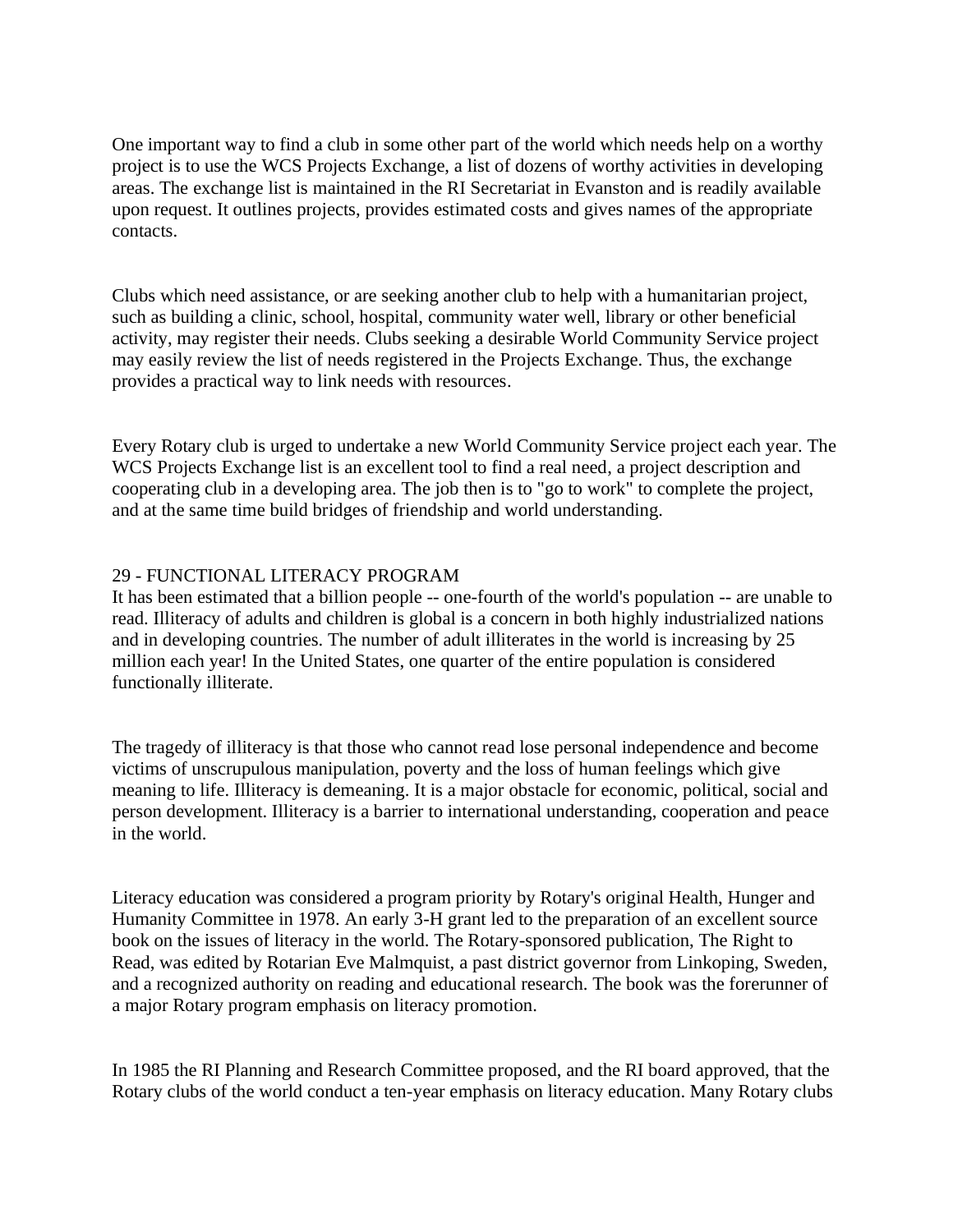are thoughtfully surveying the needs of their community for literacy training. Some clubs provide basic books for teaching reading. Others establish and support reading and language clinics, provide volunteer tutorial assistance and purchase reading materials. Rotarians can play a vitally important part in their community and in developing countries by promoting projects to open opportunities which come from the ability to read.

## 30 - CONCERN FOR THE AGING

One current area of special emphasis for Rotary clubs focuses on providing "new opportunities for the aging." In 1990, the RI Board of Directors urged Rotarians to identify new projects serving the elderly that emphasize intergenerational activities and the integration of seniors into society and the workplace. The following year, the board called for an approach that stressed service "with" the elderly as well as "for" them.

With the substantial upswing in the worldwide population of older persons, their needs for special attention have greatly multiplied. As citizen grow older, it becomes increasingly important for them to retain their personal independence and to remain in control of their own lives to the extent this is possible.

Many Rotary clubs are seeking ways to serve the older persons of their community who face problems of deteriorating health, loneliness, poor nutrition, transportation difficulties, inability to do customary chores, loss of family associations, reduced recreational opportunities, inadequate housing and limited information about available social agencies for emergency assistance. Some clubs have initiated a valuable community service to assist older persons in retirement planning and adjustment by organizing and sharing the wealth of information available within the club's membership. Other clubs have developed foster grandparent programs and other intergenerational activities that allow seniors to use their experience and knowledge to help young people. Rotarians often can provide services which seniors can no longer do for themselves.

The greatest need of aging individuals is frequently a mere expression of real caring and concern by thoughtful friends. All Rotarians should seriously consider how they and their clubs may actively participate in programs for the aging. It is one area of community service in which there is a growing possibility that each of us may someday be on the receiving end.

# 31 - INTERNATIONAL CONVENTIONS

Each May or June, Rotary International holds a worldwide convention "to stimulate, inspire and inform all Rotarians at an international level." The convention, which may not be held in the same country for more than two consecutive years, is the annual meeting to conduct the business of the association. The planning process usually begins about four or five years in advance. The RI board determines a general location and invites cities to make proposals. The conventions are truly international events which 20,000 to 40,000 Rotarians and guests attend. All members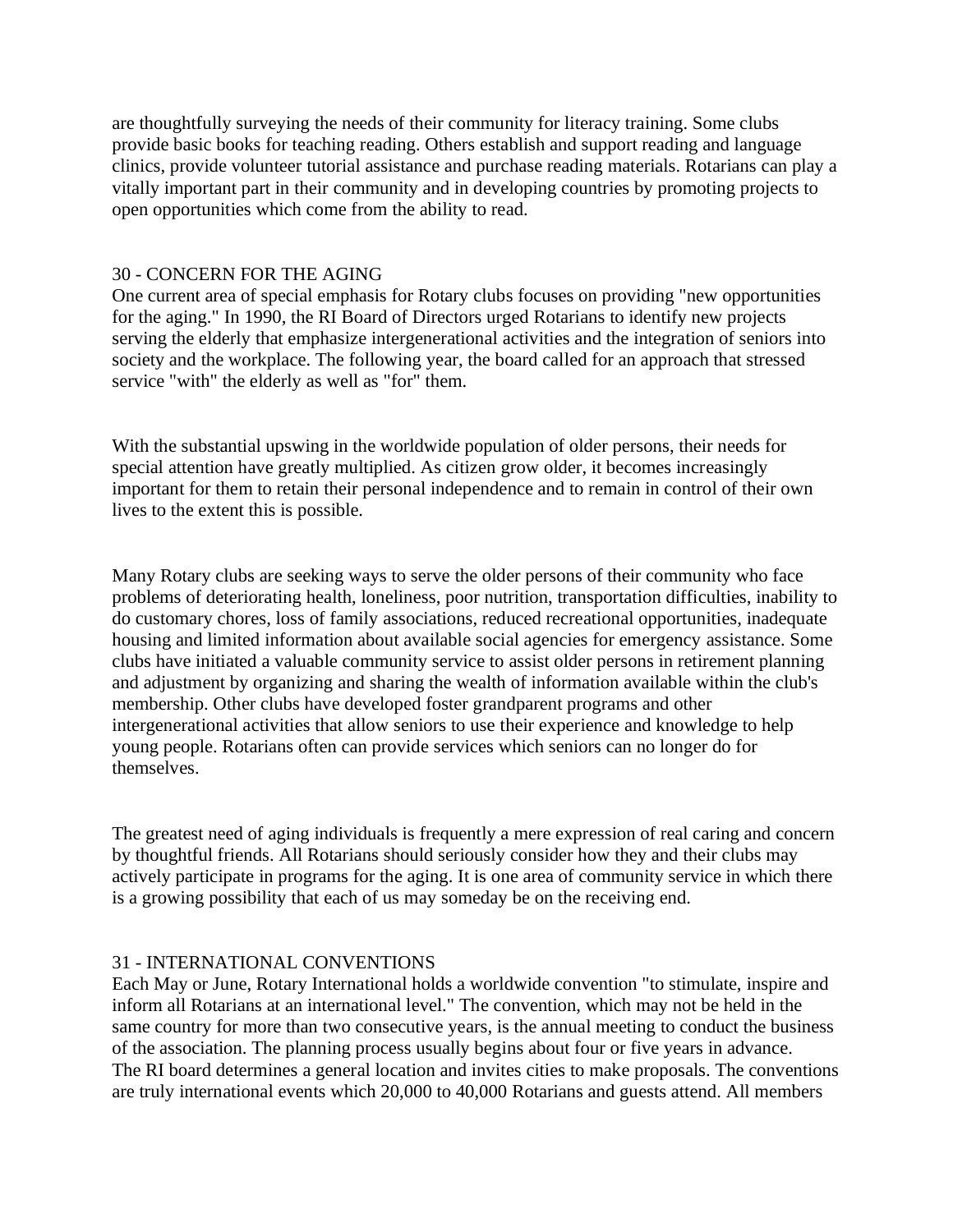should plan to participate in a Rotary International convention to discover the real internationality of Rotary. It is an experience you'll never forget.

## 32 - RECREATIONAL AND VOCATIONAL FELLOWSHIPS

From stamp collecting to wine appreciation, the hobbies of Rotarians are as diverse as the membership itself. Yet, among the more than one million Rotarians worldwide, an amateur-radio enthusiast or a chess player is bound to find others who share the same passions. But Recreational Fellowship members share more than just their common interest in sport diving or Esperanto; they share an interest in fellowship and service and in promoting world understanding. As such, it's no wonder that the International Skiing Fellowship of Rotarians donates the profits from ski events to The Rotary Foundation or that the Flying Rotarians help ferry medical personnel and supplies.

One has only to look at the types of Vocational Fellowships to recognize how they differ from their recreational counterparts. With Rotarians united by their shared professional interest in such fields as Hospital Administration and Finance/Banking, it's obvious that Vocational Service is as important a concern as international fellowship to the members of these groups. Members exchange technical information and seek opportunities to employ their expertise in service not just to their own communities and countries, but to their professions as well. For example, the Ophthalmology International Vocational Fellowship organized a professional seminar on the subject of eye surgery in developing countries.

## 33 - ROTARY FRIENDSHIP EXCHANGE

An interesting Rotary program of fellowship is the Rotary Friendship Exchange. This activity, originally recommended by the New Horizons Committee in 1981, is intended to encourage Rotarians and spouses to visit with Rotarian families in other parts of the world. It may be conducted on a club-to-club or district-to-district basis.

The idea is for several Rotarian couples to travel to another country on the Rotary Friendship Exchange. Later the hospitality is reversed when the visit is exchanged. After a successful pilot experiment, the Rotary Friendship Exchange has become a permanent program of Rotary. The Rotary Friendship Exchange is frequently compared to the Group Study Exchange program of The Rotary Foundation, except that it involves Rotarian couples who personally pay for all expenses of their inter-country experience. Doors of friendship are opened in a way which could not be duplicated except in Rotary.

Rotarians seeking an unusual vacation and fellowship experience should learn more about the Rotary Friendship Exchange. Some unusual Rotary adventures are awaiting you!

# 34 - ROTARY YOUTH LEADERSHIP AWARDS (RYLA)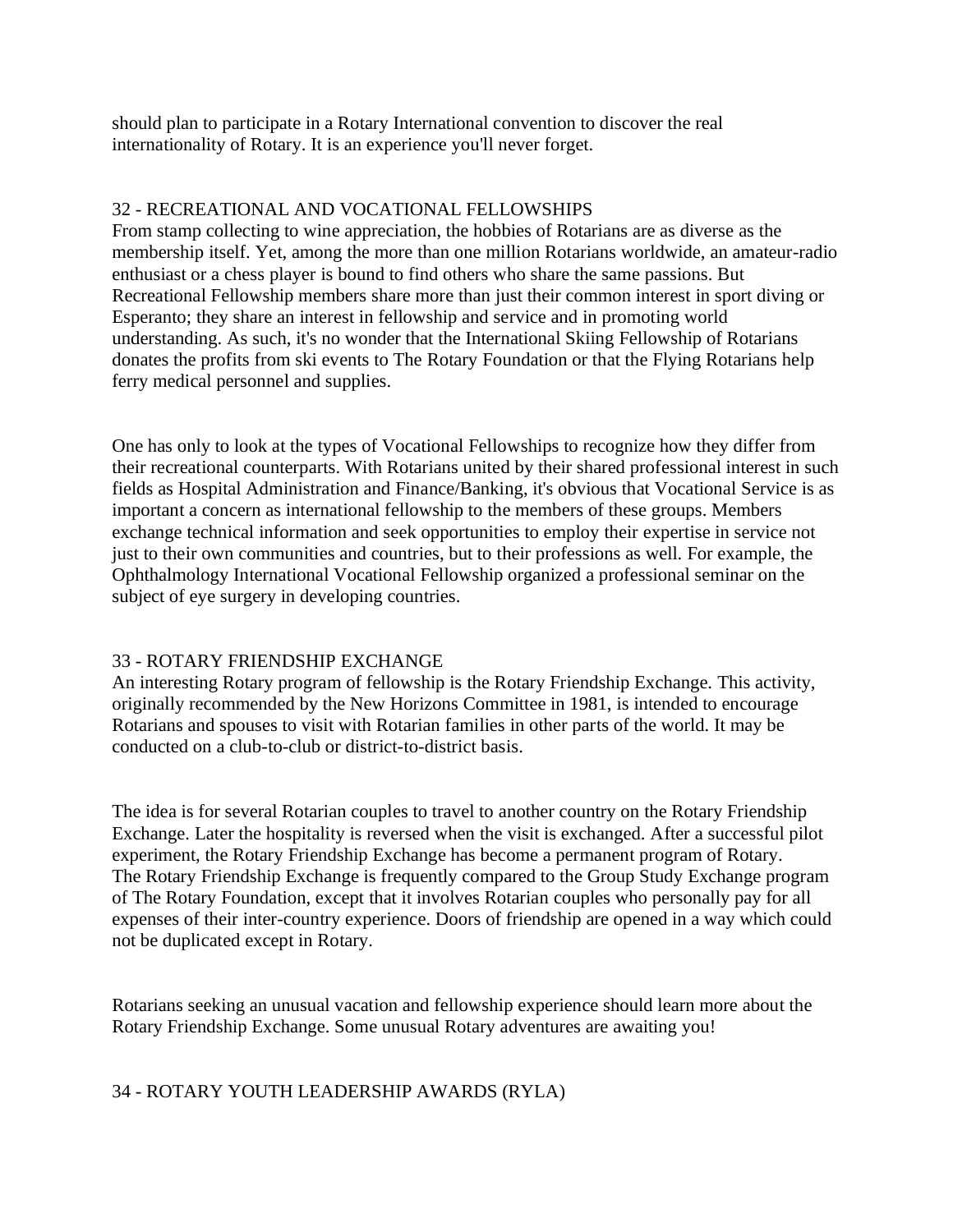Each summer thousands of young people are selected to attend Rotary-sponsored leadership camps or seminars in the United States, Australia, Canada, India, France, Argentina, Korea and numerous other countries. In an informal out-of-doors atmosphere, 50 to 75 outstanding young men and/or women spend a week in a challenging program of discussions, inspirational addresses, leadership training and social activities designed to enhance personal development, leadership skills and good citizenship. The official name of this activity is the Rotary Youth Leadership Awards program (RYLA), although the event is occasionally referred to as Camp Royal, Camp Enterprise, Youth Leaders Seminars, Youth Conferences or other terms.

The RYLA program began in Australia in 1959, when young people throughout the state of Queensland were selected to meet with Princess Alexandra, the young cousin of Queen Elizabeth II. The Rotarians of Brisbane, who hosted the participants, were impressed with the quality of the young leaders. It was decided to bring youth leaders together each year for a week of social, cultural and educational activities. The RYLA program gradually grew throughout all the Rotary districts of Australia and New Zealand. In 1971, the RI Board of Directors adopted RYLA as an official program of Rotary International.

## 35 - ROTARY AND THE UNITED NATIONS

During and after World War II, Rotarians became increasingly involved in promoting international understanding. In 1945, 49 Rotary members served in 29 delegations to the United Nations Charter Conference. Rotary still actively participates in UN conferences by sending observers to major meetings and promoting the United Nations in Rotary publications. Rotary International's relationship with the United Nations Educational, Scientific, and Cultural Organization (UNESCO) dates back to a 1943 London Rotary conference that promoted international cultural and educational exchanges. Attended by ministers of education and observers from around the world, and chaired by a past president of RI, the conference was an impetus to the establishment of UNESCO in 1946.

#### 36 - INTERACT

Interact, the Rotary youth program, was launched by the RI Board of Directors in 1962. The first Interact club was established by the Rotary Club of Melbourne, Florida. Interact clubs provide opportunities for boys and girls of secondary school age to work together in a world fellowship of service and international understanding. The term, Interact, is derived from "inter" for international, and "act" for action. Every Interact club must be sponsored and supervised by a Rotary club and must plan annual projects of service to its school, community and in the world. Today there are over 7,200 Interact clubs with more than 155,000 members in 88 countries. "Interactors" develop skills in leadership and attain practical experience in conducting service projects, thereby learning the satisfaction that comes from serving others. A major goal of Interact is to provide opportunities for young people to create greater understanding and goodwill with youth throughout the world.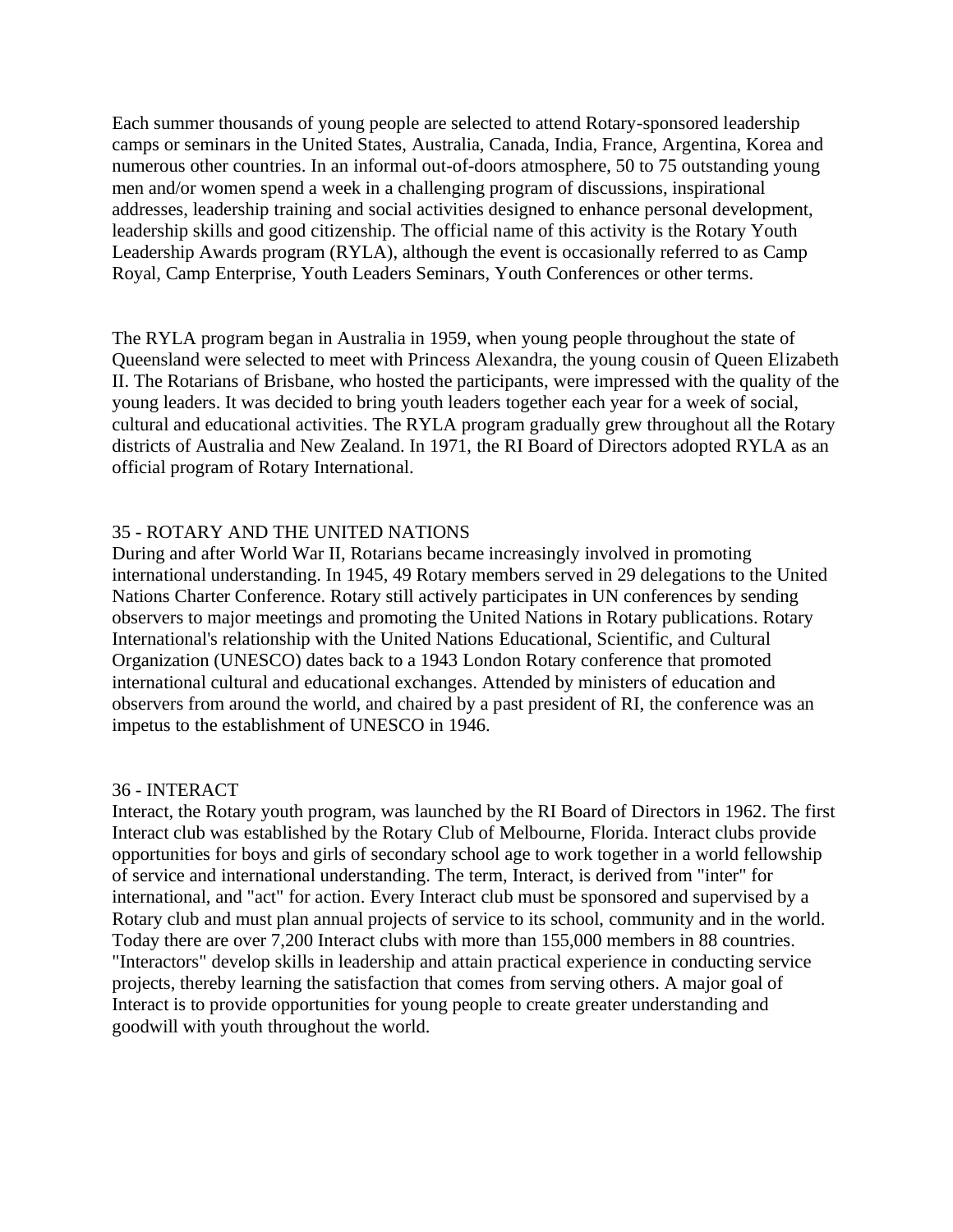## 37 - ROTARACT

After the success of Interact clubs for high school-age youth in the early 1960s, the RI board created Rotaract in 1968. The new organization was designed to promote responsible citizenship and leadership potential in clubs of young men and women, aged 18 to 30. The first Rotaract club was chartered by the Charlotte North Rotary Club in Charlotte, North Carolina. In 1994 there were more than 149,000 members in more than 6,500 Rotaract clubs in 107 countries. Rotaract clubs emphasize the importance of individual responsibility as the basis of personal success and community involvement. Each club sponsors an annual project to promote high ethical standards in one's business and professional life. Rotaract also provides opportunities leading to greater international understanding and goodwill. Rotaractors enjoy many social activities as well as programs to improve their community. A Rotaract club can exist only when continuously sponsored, guided and counseled by a Rotary club. The programs of Rotaract are built around the motto "Fellowship Through Service."

#### 38 - ROTARY FLOAT IN ROSE PARADE

The Rotary International float in the annual Tournament of Roses Parade is undoubtedly the largest public relations project of the Rotary clubs of the United States and Canada. Since 1924 a Rotary float has been entered 18 times including every year since 1981. The famous Pasadena, California, parade is seen by an estimated 125 million people via worldwide television. Funds for the construction of the Rotary parade entry are voluntarily given by Rotarians and clubs in the U.S. and Canada. The cost of designing, constructing and flower covering a Rose Parade float begins at about \$120,000.

A multi-district Rotary committee in Southern California coordinates planning of the Rotary float and provides hundreds of volunteer hours of service. The Rotary float must portray the annual parade theme, usually depicting one of the worldwide service programs of Rotary International.

Each New Year's Day, Rotarians take pride in seeing their attractive float and realize they have shared in its construction by contributing a dollar or two to this beautiful public relations project.

#### 39 - THE ROTARY FOUNDATION'S BEGINNING

Some magnificent projects grow from very small seeds. The Rotary Foundation had that sort of modest beginning.

In 1917 RI President Arch Klumph told the delegates to the Atlanta Convention that "it seems eminently proper that we should accept endowments for the purpose of doing good in the world." The response was polite and favorable, but the fund was slow to materialize. A year later the "Rotary Endowment Fund," as it was first labeled, received its first contribution of \$26.50 from the Rotary Club of Kansas City, which was the balance of the Kansas City Convention account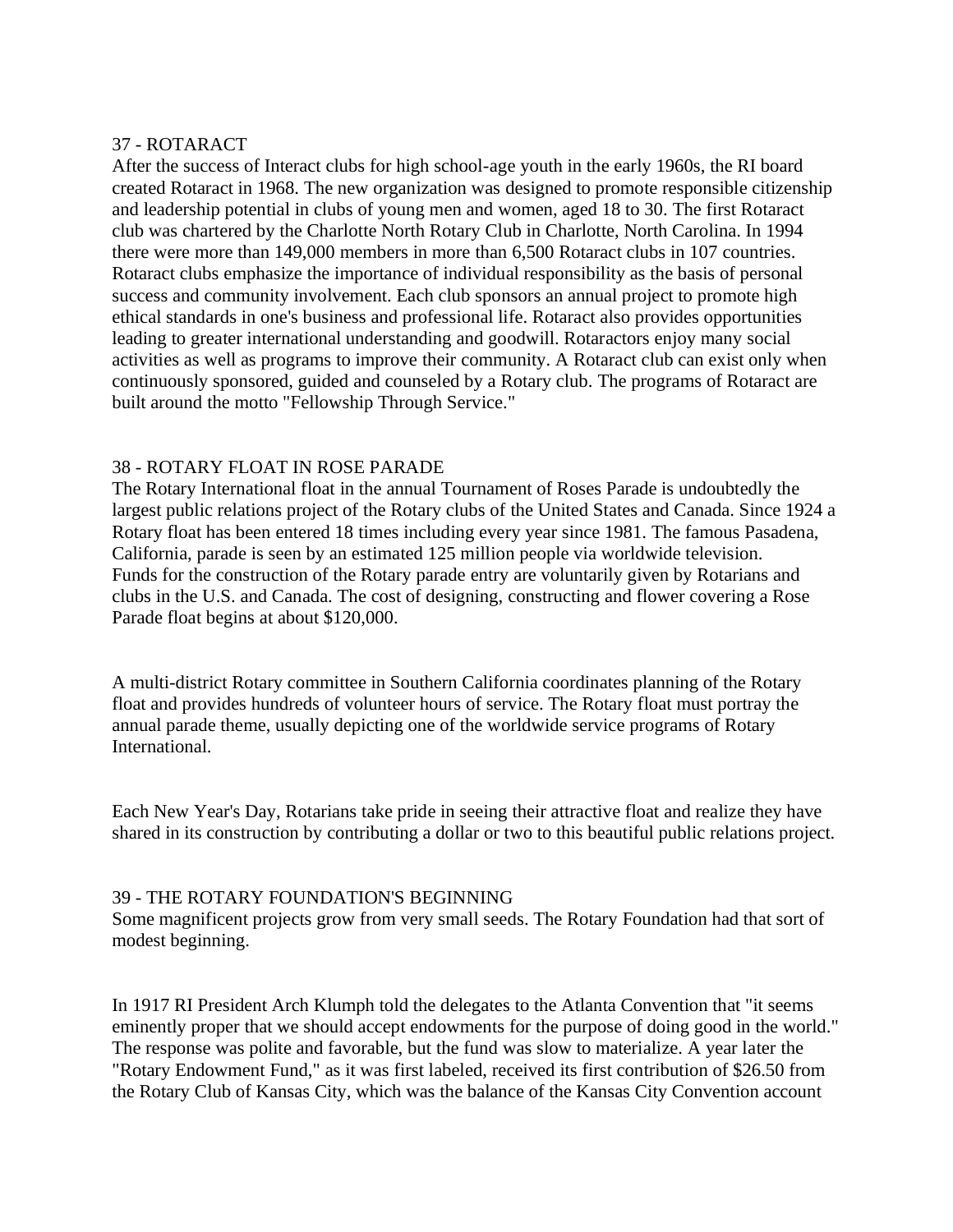following the 1918 annual meeting. Additional small amounts were annually contributed, but after six years it is reported that the endowment fund had only reached \$700. A decade later, The Rotary Foundation was formally established at the 1928 Minneapolis Convention. In the next four years the Foundation fund grew to \$50,000. In 1937 a \$2 million goal was announced for The Rotary Foundation, but these plans were cut short and abandoned with the outbreak of World War II.

In 1947, upon the death of Paul Harris, a new era opened for the Rotary Foundation as memorial gifts poured in to honor the founder of Rotary. From that time, The Rotary Foundation has been achieving its noble objective of furthering "understanding and friendly relations between peoples of different nations." By 1954 the Foundation received for the first time a half million dollars in contributions in a single year, and in 1965 a million dollars was received.

It is staggering to imagine that from those humble beginnings, The Rotary Foundation is now receiving more than \$85 million each year for educational and humanitarian work around the world.

#### 40 - AMBASSADORIAL SCHOLARSHIPS

The Rotary Foundation Ambassadorial Scholarships Program is the world's largest privately funded international scholarships program. In 1947, 18 "Rotary Fellows" from 11 countries were selected to serve as ambassadors of goodwill while studying in another country for one academic year. Since that time, approximately \$242 million has been expended on some 25,000 scholarships for people from more than 125 countries, studying in 105 countries around the world.

The purpose of the Scholarships Program is to further international understanding and friendly relations among people of different countries. Scholars are expected to be outstanding ambassadors of goodwill to the people of the host country through both informal and formal appearances before Rotary and non-Rotary groups.

Beginning with the 1994-95 program year, The Rotary Foundation offers two new types of scholarships in addition to the Academic-Year Ambassadorial Scholarship offered since 1947. The Multi-Year Ambassadorial Scholarship is awarded for two or three years of specific degreeoriented study abroad. The Cultural Ambassadorial Scholarship provides three or six months of funding for intensive language study and cultural immersion in a language other than their native language.

Rotarians know that Rotary Foundation scholarships are very worthwhile investments in the future and one important step in seeking greater understanding and goodwill in the world.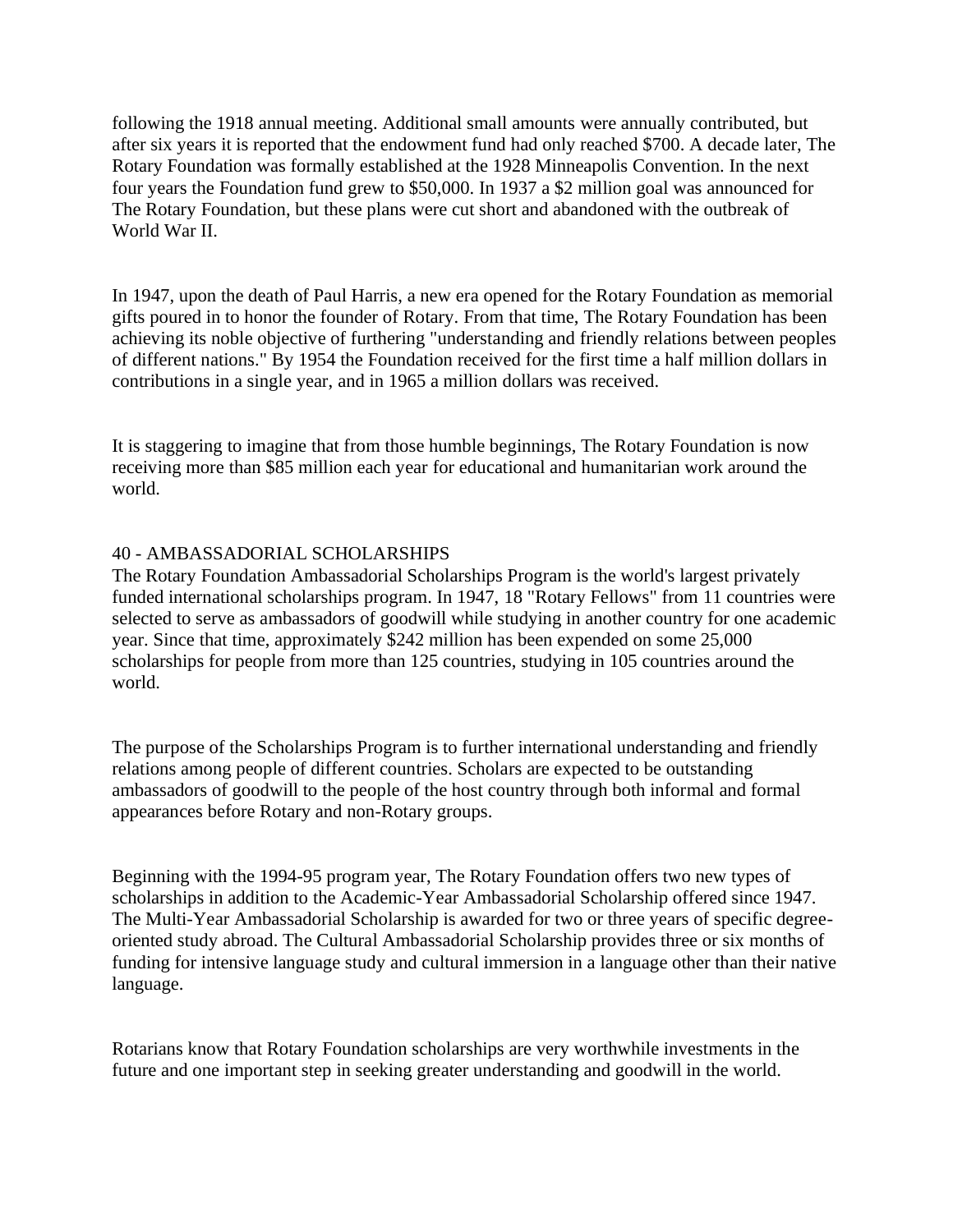## 41 - GROUP STUDY EXCHANGE

One of the most popular and rewarding programs of The Rotary Foundation is the Group Study Exchange. Since the first exchange between districts in California and Japan in 1965, the program has provided educational experiences for about 25,000 business and professional men and women who have served on about 5,500 teams. The GSE program pairs Rotary districts to send and receive study teams. Since 1965, more than \$42 million has been allocated by The Rotary Foundation for Group Study Exchange grants.

One of the attractive features of GSE is the opportunity for the visiting team members to meet, talk and live with Rotarians and their families in a warm spirit of friendship and hospitality. Although the original Group Study Exchanges were male only, in recent years teams include both men and women.

In addition to learning about another country as the team visits farms, schools, industrial plants, professional offices and governmental establishments the GSE teams serve as ambassadors of goodwill. They interpret their home nation to host Rotarians and others in the communities in which they visit. Many of the personal contacts blossom into lasting friendships. Truly, the Group Study Exchange program has provided Rotarians with one of its most enjoyable, practical and meaningful ways to promote world understanding.

# 42 - HEALTH, HUNGER AND HUMANITY GRANTS

In 1978, Rotary launched its most comprehensive humanitarian service activity with the Health, Hunger and Humanity Program. The 3-H Program is designed to undertake large-scale service projects beyond the capacity of individual Rotary clubs or groups of clubs. By 1994, more than 135 different 3-H projects have been approved and undertaken in 49 different countries, with an appropriation at more than \$37 million. The objective of these projects is to improve health, alleviate hunger and enhance human, cultural and social development among peoples of the world. The ultimate goal is to advance international understanding, goodwill and peace.

The first 3-H project was the immunization of 6 million children in the Philippines against polio. As 3-H progressed, new programs were added to help people in developing areas of the world. Now, in addition to the mass polio immunization of over 100 million children in various countries, 3-H has promoted nutrition programs, vocational education, and improved irrigation to increase food production, polio victim rehabilitation and other activities which benefit large numbers of people in developing countries. All 3-H projects are supported by the voluntary contributions of Rotarians through The Rotary Foundation. In years to come the 3-H Program may well be considered Rotary's finest service activity, showing how Rotarians care and are concerned about people in need, wherever they may be.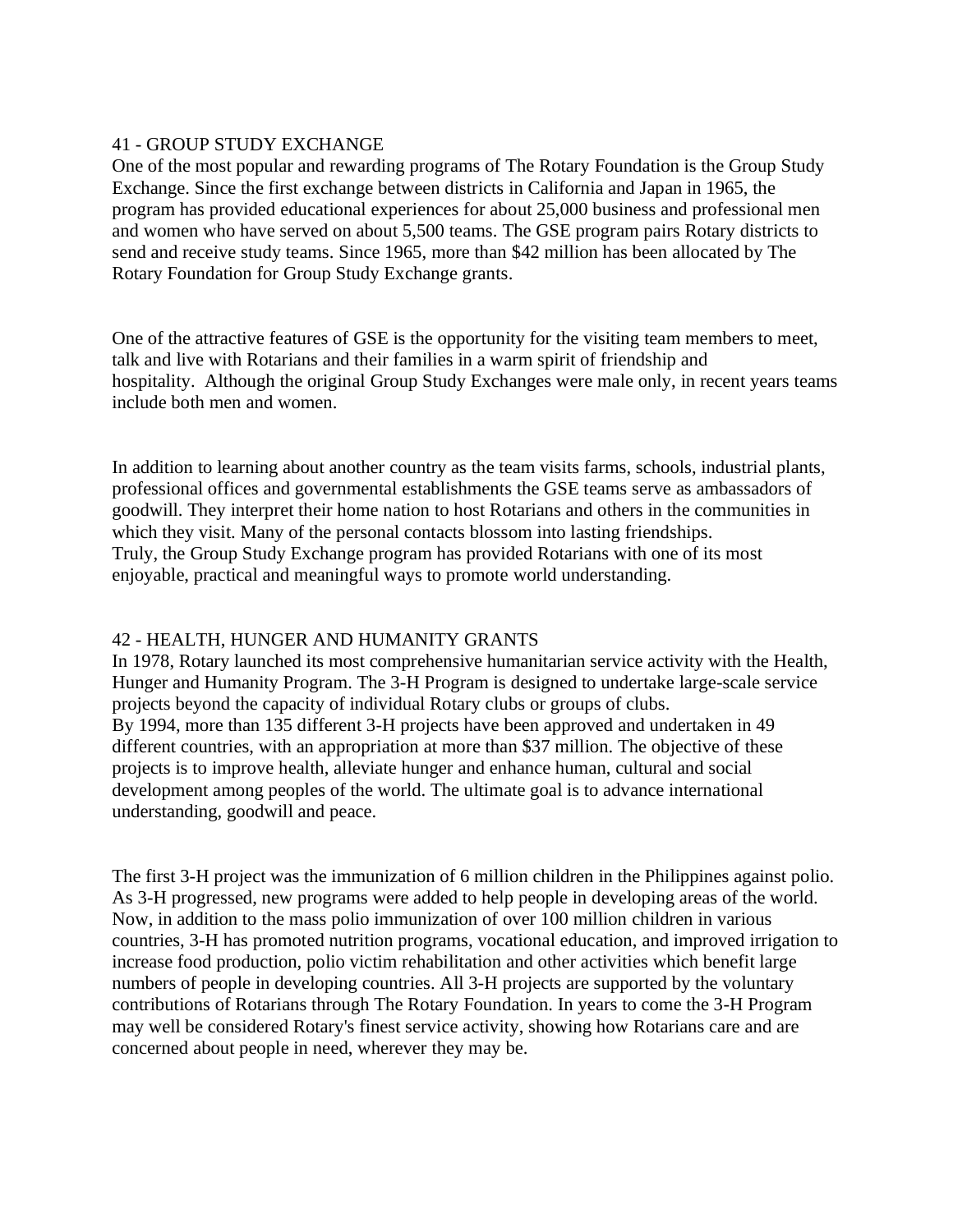## 43 - MATCHING GRANTS

Among the programs of The Rotary Foundation are the Matching Grants that assist Rotary clubs and districts in conducting international service projects. Since 1965, more than 3,700 grants have been awarded for projects in about 135 countries with awards of more than \$23 million. A club or district must contribute an amount at least as large as that requested from The Rotary Foundation with at least half the funds that the Foundation will match coming from a country outside of the country where the project will take place. Grants have been made to improve hospitals, develop school programs, drill water wells, assist the handicapped or persons requiring special medical attention, provide resources for orphanages, create sanitation facilities, distribute food and medical supplies and many other forms of international community service in needy areas of the world. Some grants are for projects in the magnitude of from \$15,000 to \$50,000, but most are in the range of \$5,000 to \$10,000.

Matching Grants are not approved to purchase land or build buildings, and they may not be used for programs already underway or completed. Personal participation by Rotarians is required and the benefits should extend beyond the recipients.

The Matching Grants program is a very significant part of The Rotary Foundation and provides an important incentive for clubs to undertake worthwhile international service projects in another part of the world. They certainly foster goodwill and understanding, which is in keeping with the objectives of The Rotary Foundation.

## 44 - POLIOPLUS

PolioPlus is Rotary's massive effort to eradicate poliomyelitis from the world by the year 2005. It is part of a global effort to protect the children from five other deadly diseases as well as the "plus" in PolioPlus. The program was launched in 1985 with fund-raising as a primary focus. The original goal was to raise \$120 million. By 1988, Rotarians of the world had raised more than \$219 million in cash and pledges. By 1994, the cash total exceeded \$246 million! These gifts have enabled The Rotary Foundation to make grants to provide a five-year supply of vaccine for any developing country requesting it to protect its children. Grants have been made to nearly 100 countries-a commitment, thus far, of \$181 million to buy vaccine and to improve vaccine quality.

Achieving eradication will be difficult (only one other disease, smallpox, has ever been eradicated) and expensive (estimated cost to the international community is nearly \$2 billion). It will require continuing immunization of children worldwide, and it also must include systematic reporting of all suspected cases, community-wide vaccination to contain outbreaks of the disease, and establishment of laboratory networks. Rotary will not be alone in all these efforts but in partnership with national governments, the World and Pan American Health Organizations, UNICEF and others. Rotary's "people power" gives us a special "hands on" role. Rotarians in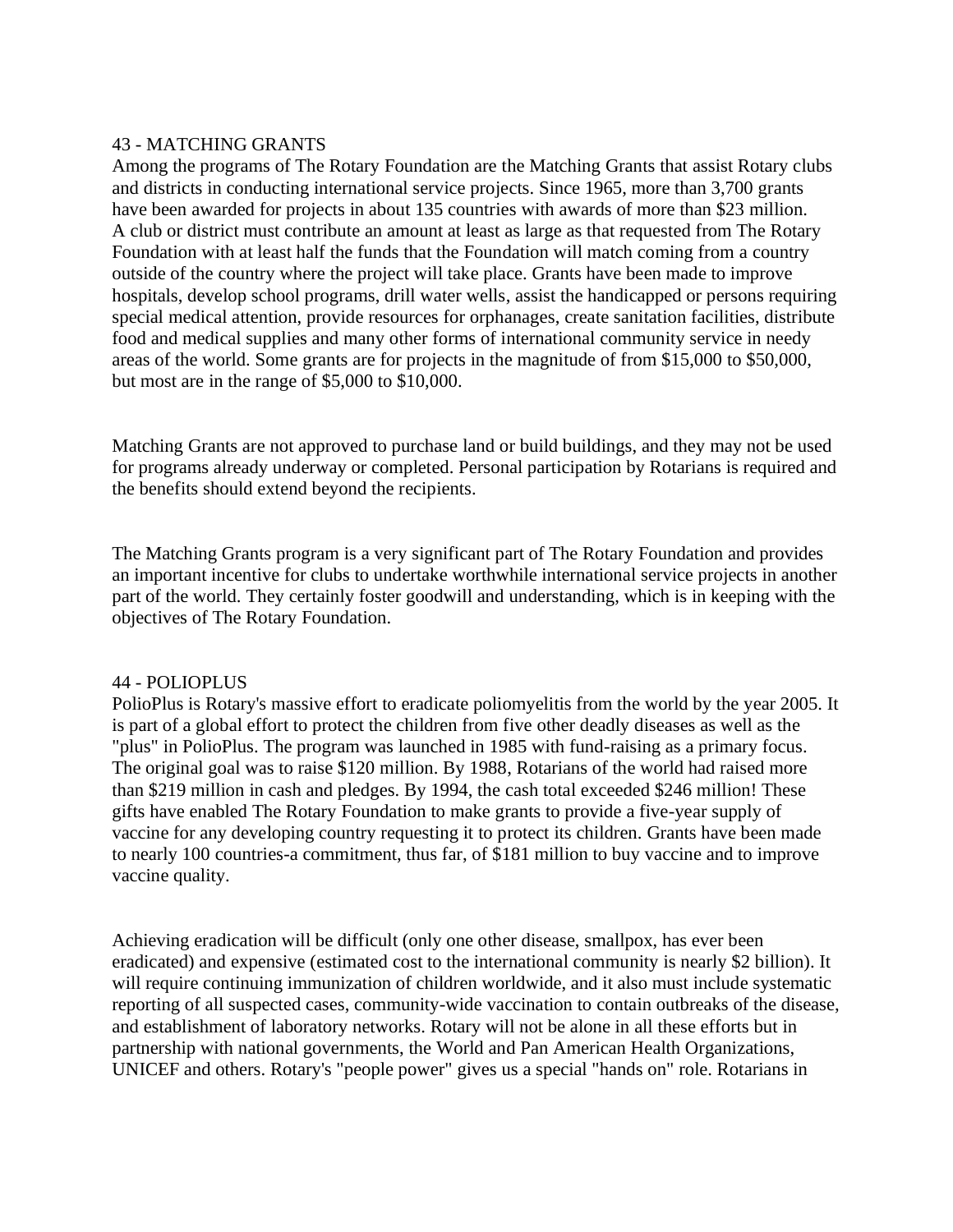developing countries have given thousands of hours and countless in-kind gifts to help eradication happen in their countries.

No other non-governmental organization ever has made a commitment of the scale of PolioPlus. Truly it may be considered the greatest humanitarian service the world has ever seen. Every Rotarian can share the pride of that achievement!

## 45 - ROTARY PEACE PROGRAMS

A special program of The Rotary Foundation was originally labeled the "Rotary Peace Forum". The concept of a center or educational program to promote greater understanding and peace in the world was originally discussed in 1982 by the New Horizons Committee and the World Understanding and Peace Committee. In 1984 it was further explored by a New Programs Committee of The Rotary Foundation.

The essence of the Rotary Peace Program is to utilize the non-governmental but worldwide resources of Rotary to develop educational programs around the issues that cause conflict among nations in the world as well as those influences and activities which promote peace, development and goodwill. The program includes seminars, publications or conferences as a means to initiate a global dialogue to find new approaches to peace and world understanding. Specific Rotary Peace Programs are selected annually by the trustees of The Rotary Foundation. Many peace programs are held in conjunction with presidential conferences.

## 46 - PAUL HARRIS FELLOWS

Undoubtedly the most important step to promote voluntary giving to The Rotary Foundation occurred in 1957, when the idea of Paul Harris Fellow recognition was first proposed. Although the concept of making \$1,000 gifts to the Foundation was slow in developing, by the early 1970s it began to gain popularity. The distinctive Paul Harris Fellow medallion, lapel pin and attractive certificate have become highly respected symbols of a substantial financial commitment to The Rotary Foundation by Rotarians and friends around the world.

The companion to the Paul Harris Fellow is the Paul Harris Sustaining Member, which is the recognition presented to an individual who has given, or in whose honor a gift is made, a contribution of \$100, with the stated intention of making additional contributions until \$1,000 is reached. At that time the Paul Harris Sustaining Member becomes a Paul Harris Fellow. By 1994, more than 450,000 Paul Harris Fellows and 160,000 Sustaining Members have been added to the rolls of The Rotary Foundation.

A special recognition pin is given to Paul Harris Fellows who make additional gifts of \$1,000 to the Foundation. The distinctive gold pin includes a blue stone to represent each \$1,000 contribution up to a total of \$5,000 in additional gifts.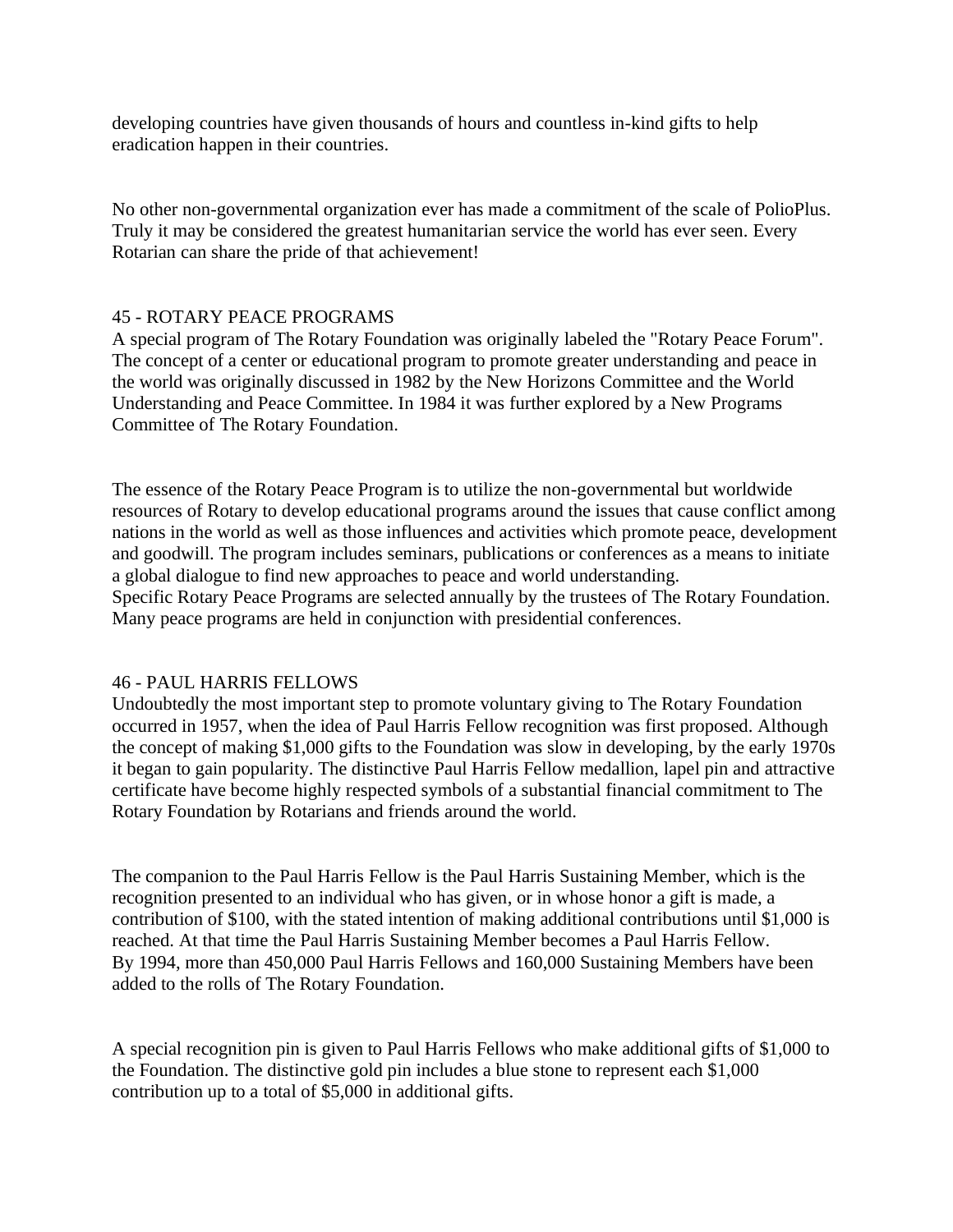Paul Harris recognition provides a very important incentive for the continuing support needed to underwrite the many programs of The Rotary Foundation which build goodwill and understanding in the world.

## 47 - SPECIAL ROTARY OBSERVANCES

In the annual Rotary calendar several months are designated to emphasize major programs of Rotary International.

January is Rotary Awareness Month. This is a time to expand knowledge of Rotary and its activities among our membership and throughout the community.

February is designated as World Understanding Month. This month was chosen because it includes the birthday of Rotary International, February 23. During the month, Rotary clubs are urged to present programs which promote international understanding and goodwill, as well as launch World Community Service projects in other parts of the world.

World Rotaract Week is the week in which March 13 falls. It's a time when Rotary clubs and districts highlight Rotaract by joining in projects with their Rotaract clubs. April is set aside as Rotary's Magazine Month. Throughout the month, clubs arrange programs and activities which promote the reading and use of THE ROTARIAN magazine and the official regional magazines of Rotary.

August is Membership and Extension Month, a time to focus on Rotary's continuing need for growth, to seek new members and form new clubs.

September is Youth Activities Month. Rotary clubs of the world give special emphasis to the many Rotary-sponsored programs which serve children and young people. During this month many clubs give increased attention to youth exchange activities.

October is Vocational Service Month. During this period, clubs highlight the importance of the business and professional life of each Rotarian. Special activities promote the vocational avenue of service.

November is selected to be Rotary Foundation Month. Clubs and districts call attention to the programs of The Rotary Foundation and frequently cultivate additional financial support for the Foundation by promoting contributions for Paul Harris Fellows and Sustaining Members. Each of these special months serves to elevate the awareness among Rotarians of some of the excellent programs of service which occur within the world of Rotary.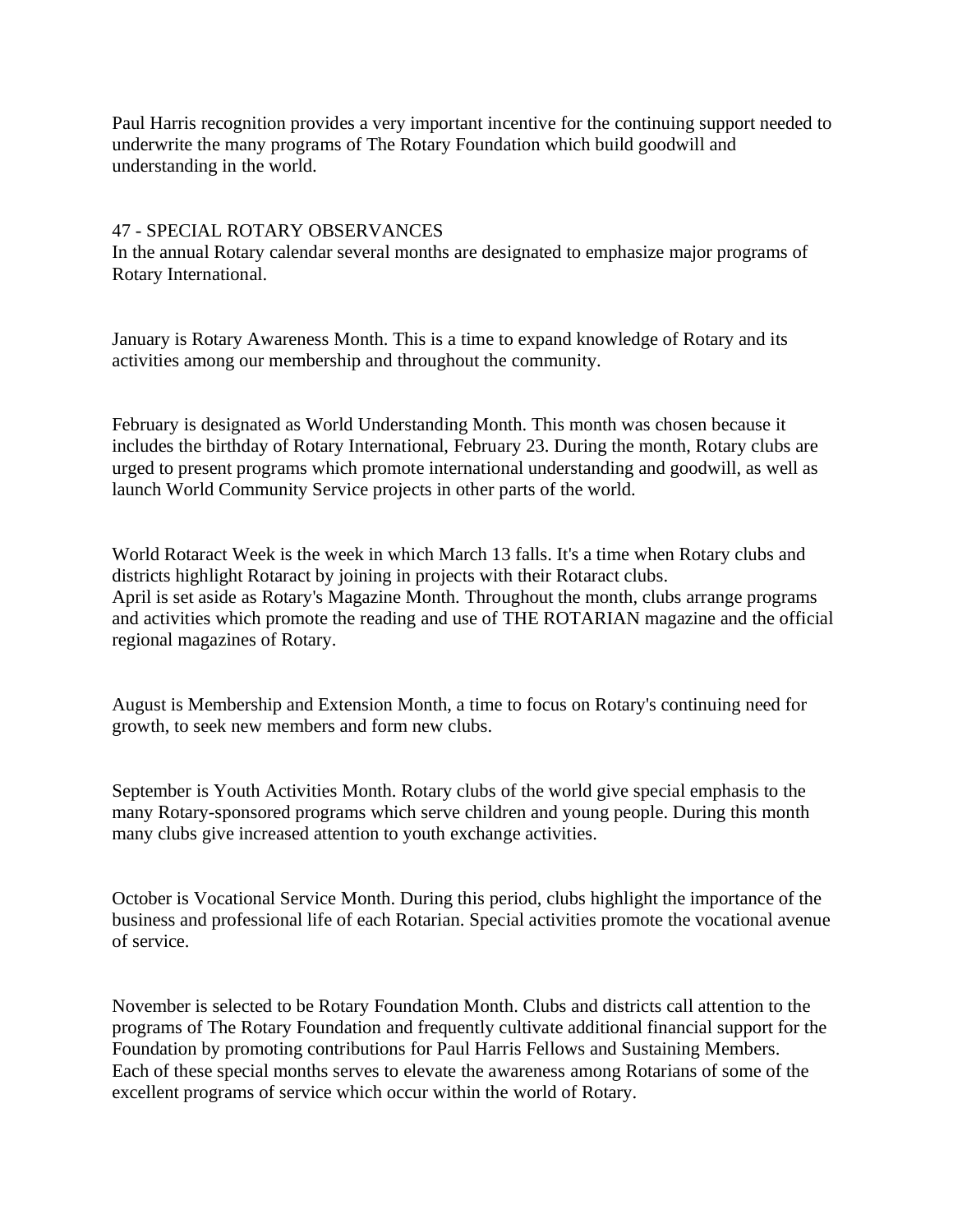## 48 - About Community Service

A community, defined in its simplest terms, is a group of people who have something in common. But in real life, it is something far more complex than that. Each member — every individual, group, organization, and business — draws benefits from the community in many different ways. For a community to thrive, each of its members must honor a commitment to contribute to the well-being of the whole by returning those benefits in kind. Rotarians recognize the importance of giving back to the community. After all, Community Service is one of the Four Avenues of Service. Every Rotary club and every Rotarian assumes a responsibility to find ways to improve the quality of life for those in their communities and to serve the public interest. When those efforts are effective, they not only contribute to the greater good, they also promote Rotary's positive image.

What makes a community service effort effective? Relevance. A community service project must address a real, current community concern or issue. Rotary clubs should start by surveying their communities to find out where help is needed. Once a club has listened to its community, it can begin to envision effective responses to problems.

## 49 - LESSONS IN ROTARY GEOGRAPHY

• Were you aware that the Rotary Club of Reno, Nevada, is farther west than the Rotary Club of Los Angeles, California?

• Would you guess that the meetings of the Rotary Club of Portland, Maine, are farther south than those of the clubs in London, England?

• Can you imagine that the Pensacola, Florida, Rotary Club is west of the Detroit, Michigan, club?

- It's a fact that the Cairo, Illinois, Rotary Club is south of Richmond, Virginia.
- There are 69 Rotary clubs with the word "Tokyo" in their club names.
- The Rotary Club of Nome, Alaska, lies west of the club in Honolulu, Hawaii, and the Santiago, Chile, club is located east of the Rotary Club of Philadelphia, Pennsylvania.

• Rotary geographers will know that virtually every Rotary club meeting in Australia is east of the Hong Kong Rotary Club.

• What do the Rotary clubs of Quito, Ecuador, Libreville, Gabon, Singapore, and Kampala, Uganda, have in common? You guessed right if you said they all meet approximately on the equator.

There are many interesting relationships and things to learn as you become acquainted with the approximately 1.2 million Rotarians in more than 32,000 clubs in more than 200 countries and geographical areas.